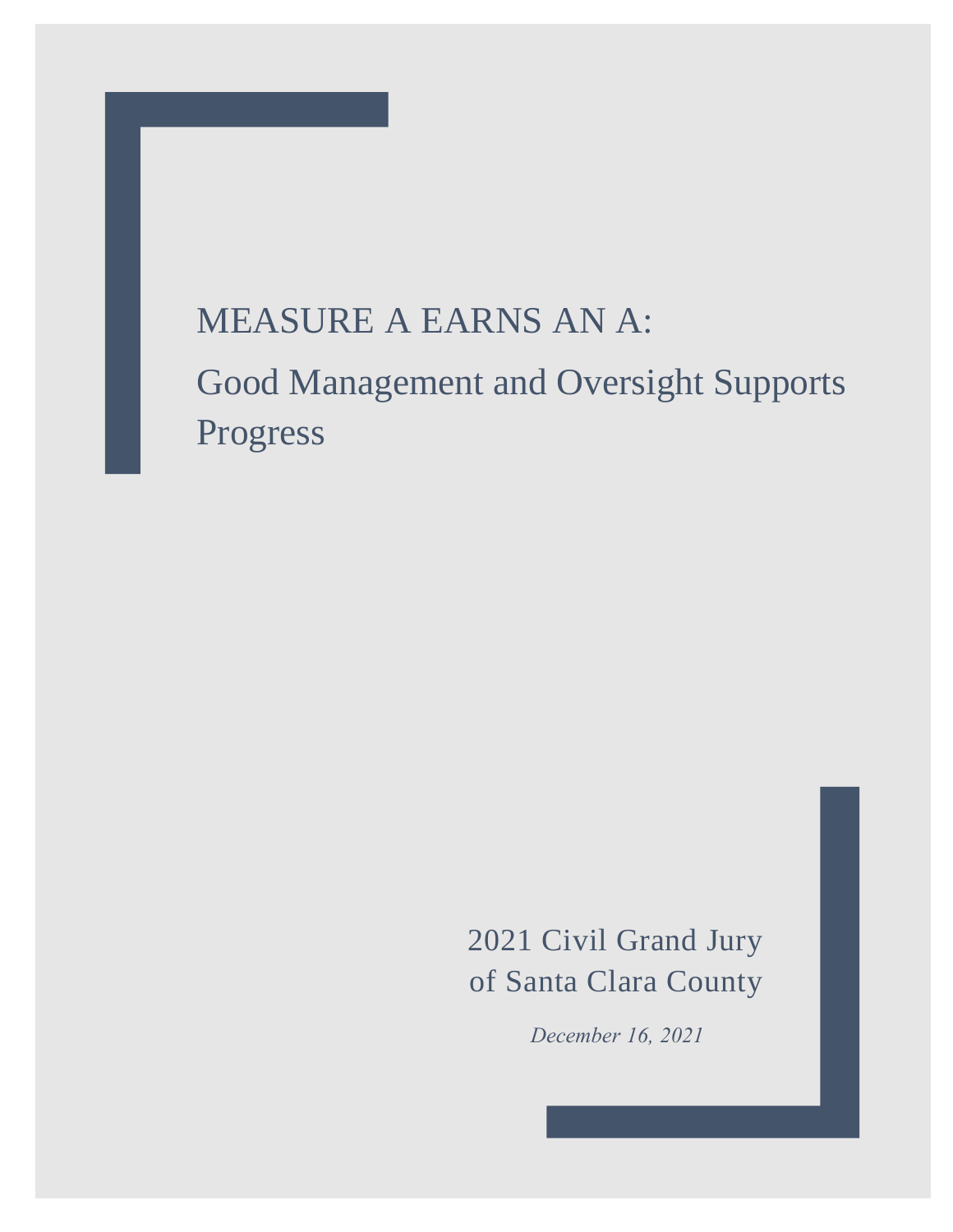# **Table of Contents**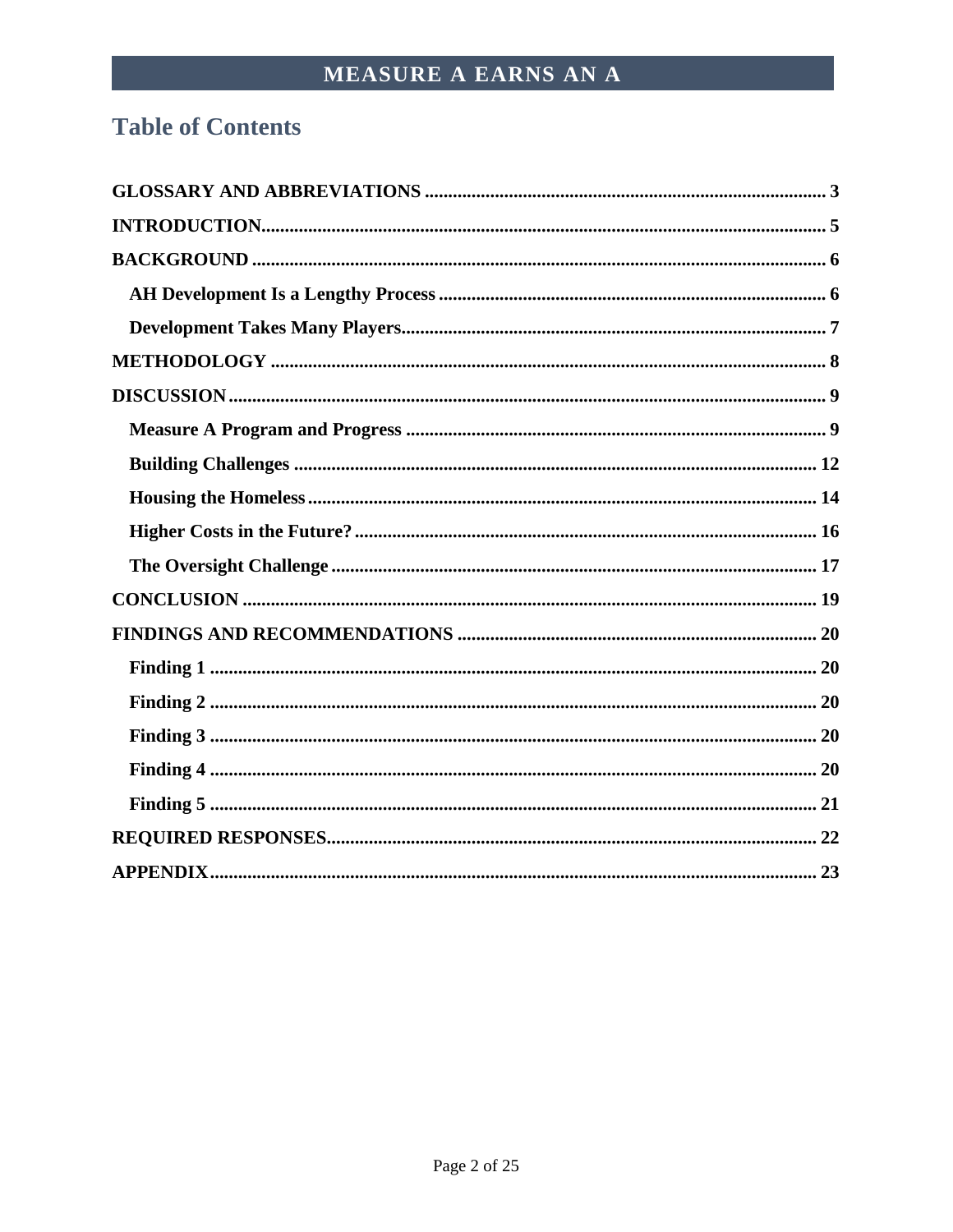# <span id="page-2-0"></span>**GLOSSARY AND ABBREVIATIONS**

| AH                         | <b>Affordable Housing</b>                                                                                                                    |  |  |
|----------------------------|----------------------------------------------------------------------------------------------------------------------------------------------|--|--|
| <b>AMI</b>                 | Area Median Income                                                                                                                           |  |  |
| B                          | <b>Billion</b>                                                                                                                               |  |  |
| <b>BMR</b>                 | Below Market Rate: a BMR unit is priced to be affordable to<br>households that are moderate income or below                                  |  |  |
| <b>CTCAC</b>               | California Tax Credit Allocation Committee                                                                                                   |  |  |
| <b>ELI</b>                 | Extremely Low-Income: households with income at or below the<br>Poverty Guideline or 30% of Area Median Income (AMI),<br>whichever is higher |  |  |
| Homekey                    | A program providing grants to local public entities to provide<br>housing for the chronically homeless.                                      |  |  |
| <b>HUD</b>                 | Housing and Urban Development                                                                                                                |  |  |
| <b>Leveraging Ratio</b>    | The amount of funding from Measure A proceeds compared to<br>the amount of non-bond funding sources required by a project                    |  |  |
| LI                         | Low Income: households with incomes between 50% and 80% of<br>the Area Median Income                                                         |  |  |
| <b>LIHTC</b>               | Low-Income Housing Tax Credit                                                                                                                |  |  |
| M                          | Million                                                                                                                                      |  |  |
| <b>MGO</b>                 | Macias, Gini & O'Connell: a certified public accounting firm                                                                                 |  |  |
| <b>MOU</b>                 | Memorandum of Understanding: a binding document between                                                                                      |  |  |
|                            | two organizations that outlines roles, responsibilities, and<br>deliverables                                                                 |  |  |
| <b>OSH</b>                 | County of Santa Clara Office of Supportive Housing                                                                                           |  |  |
| <b>Oversight Committee</b> | Measure A (2016 Housing Bond) Independent Citizens'<br><b>Oversight Committee</b>                                                            |  |  |
| <b>Pipeline</b>            | The length of time from building project inception to units being<br>ready-to-lease.                                                         |  |  |
| <b>Program Goals</b>       | Measure A Program Goals specify the amount and type of<br>housing that will be funded.                                                       |  |  |
| <b>Program Guidelines</b>  | The rules governing the use of Measure A Program funds                                                                                       |  |  |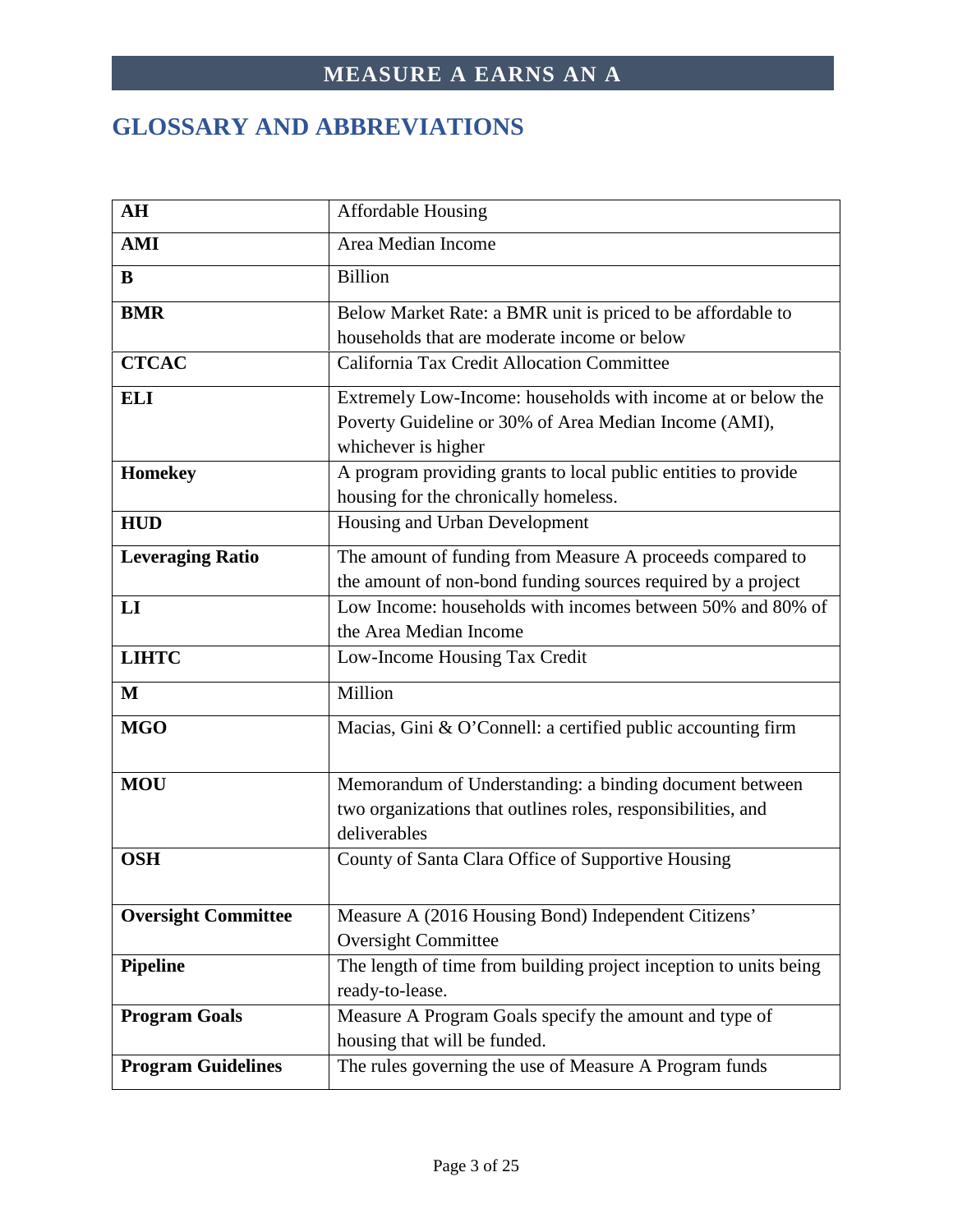| <b>PSH</b> | Permanent Supportive Housing: a Measure A housing category        |  |  |  |  |
|------------|-------------------------------------------------------------------|--|--|--|--|
|            | providing housing units and long-term rental assistance, case     |  |  |  |  |
|            | management, and supportive services for homeless persons with     |  |  |  |  |
|            | disabling conditions, including the chronically homeless          |  |  |  |  |
| <b>RRH</b> | Rapid Re-Housing: these units house clients who have become       |  |  |  |  |
|            | homeless through a recent adverse life event. RRH provides time-  |  |  |  |  |
|            | limited rental subsidy, case management, and supportive services. |  |  |  |  |
|            | In RRH programs, individuals and families eventually take over    |  |  |  |  |
|            | the full rent of their leased housing units.                      |  |  |  |  |
| <b>VLI</b> | Very Low-Income: households with income below 50% of the          |  |  |  |  |
|            | Area Median Income. This also includes the extremely low-         |  |  |  |  |
|            | income category.                                                  |  |  |  |  |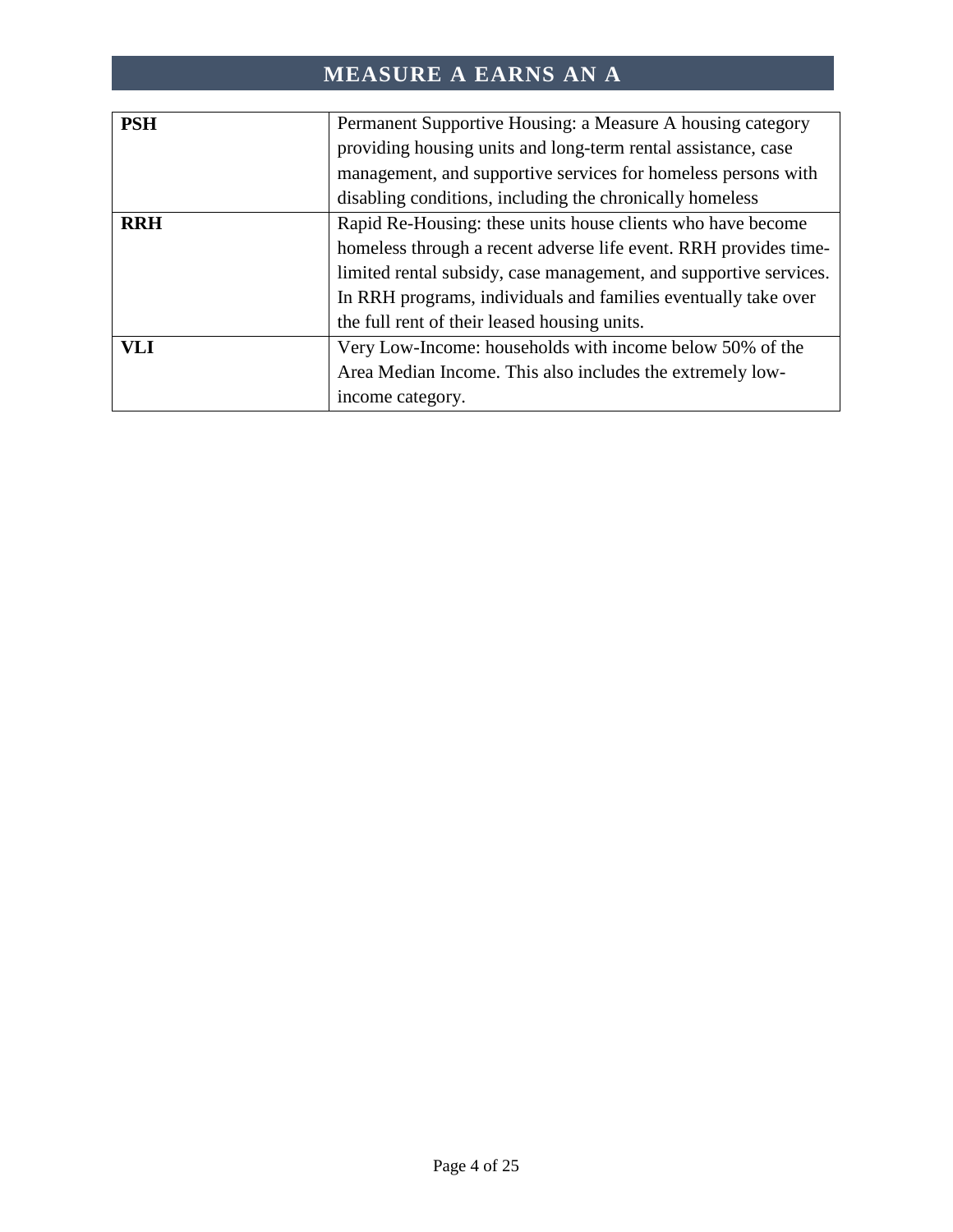# <span id="page-4-0"></span>**INTRODUCTION**

 $\overline{a}$ 

In 2016, voters of Santa Clara County (County) passed Measure A, which allows the County to borrow up to \$950M (million) by issuing general obligation bonds. Bond proceeds can only be used to acquire or improve real property for the purposes of providing Affordable Housing (AH) and related support and services for vulnerable populations:

including veterans, seniors, the disabled, low- and moderate-income individuals or families, foster youth, victims of abuse, the homeless and individuals suffering from mental health or substance abuse illnesses, which housing may include supportive mental health and substance abuse services. [1](#page-4-1)

After Measure A passed, the County Board of Supervisors (Board) took two actions. They first set Measure A Program Goals, which included building, by developing or financing, at least 4,800 housing units for residents within the Measure's designated categories.<sup>[2](#page-4-2)</sup> Second, the Board established the Measure A Independent Citizens' Bond Oversight Committee (Oversight Committee).<sup>[3](#page-4-3)</sup> The nature and complexity of Measure A warrants a strong oversight group tasked with reviewing the expenditures of bond proceeds. Further, as required, an independent, external auditor reviews the County's spending of bond proceeds to ensure accountability.

Less than five years into the Measure's 11-year cycle, 289 units have been built. Recently, several news outlets have noted that the number of Measure A authorized AH units built is low. [4](#page-4-4) Additionally, the 2021 Civil Grand Jury of Santa Clara County (Civil Grand Jury) received a complaint asking about the slow pace of Measure A construction. The purpose of this investigation

<span id="page-4-1"></span><sup>&</sup>lt;sup>1</sup> County of Santa Clara, "List of Local Measures Presidential General Election November 8, 2016," accessed October 28, 2021,

[https://sccvote.sccgov.org/sites/g/files/exjcpb1106/files/E110%20List%20of%20local%20measures.pdf.](https://sccvote.sccgov.org/sites/g/files/exjcpb1106/files/E110%20List%20of%20local%20measures.pdf)

<span id="page-4-2"></span><sup>&</sup>lt;sup>2</sup> County of Santa Clara, Office of Supportive Housing, "2016 Measure A Housing Bond Progress," accessed November 1, 2021, [https://osh.sccgov.org/housing-community-development/2016-measure-affordable](https://osh.sccgov.org/housing-community-development/2016-measure-affordable-housing-bond/2016-measure-housing-bond)[housing-bond/2016-measure-housing-bond.](https://osh.sccgov.org/housing-community-development/2016-measure-affordable-housing-bond/2016-measure-housing-bond)

<span id="page-4-3"></span><sup>3</sup> County of Santa Clara Code of Ordinances, "Measure A (2016 Housing Bond) Independent Citizens' Oversight Committee," October 25, 2021, [https://library.municode.com/ca/santa\\_clara\\_county/codes/code\\_of\\_ordinances?nodeId=TITAGEAD\\_DIVA6BOCO](https://library.municode.com/ca/santa_clara_county/codes/code_of_ordinances?nodeId=TITAGEAD_DIVA6BOCO_CHXXIME2016HOBOINCIOVCO) [\\_CHXXIME2016HOBOINCIOVCO.](https://library.municode.com/ca/santa_clara_county/codes/code_of_ordinances?nodeId=TITAGEAD_DIVA6BOCO_CHXXIME2016HOBOINCIOVCO)

<span id="page-4-4"></span><sup>4</sup> Barry Holtzclaw and Dan Pulcrano, "Billion-Dollar Boondoggle: Four Years After Measure A, Santa Clara Co. Has Little to Show for It," *sanjoseinside,* June 25, 2020, [https://www.sanjoseinside.com/news/billion](https://www.sanjoseinside.com/news/billion-dollar-boondoggle-four-years-after-measure-a-santa-clara-co-has-little-to-show-for-it/)[dollar-boondoggle-four-years-after-measure-a-santa-clara-co-has-little-to-show-for-it/;](https://www.sanjoseinside.com/news/billion-dollar-boondoggle-four-years-after-measure-a-santa-clara-co-has-little-to-show-for-it/) Madelyn Reese, "Measure A Housing Not Moving Fast Enough, Oversight Committee Says," *San Jose Spotlight*, September 21, 2020, [https://sanjosespotlight.com/measure-a-housing-not-moving-fast-enough-oversight-committee-says/.](https://sanjosespotlight.com/measure-a-housing-not-moving-fast-enough-oversight-committee-says/)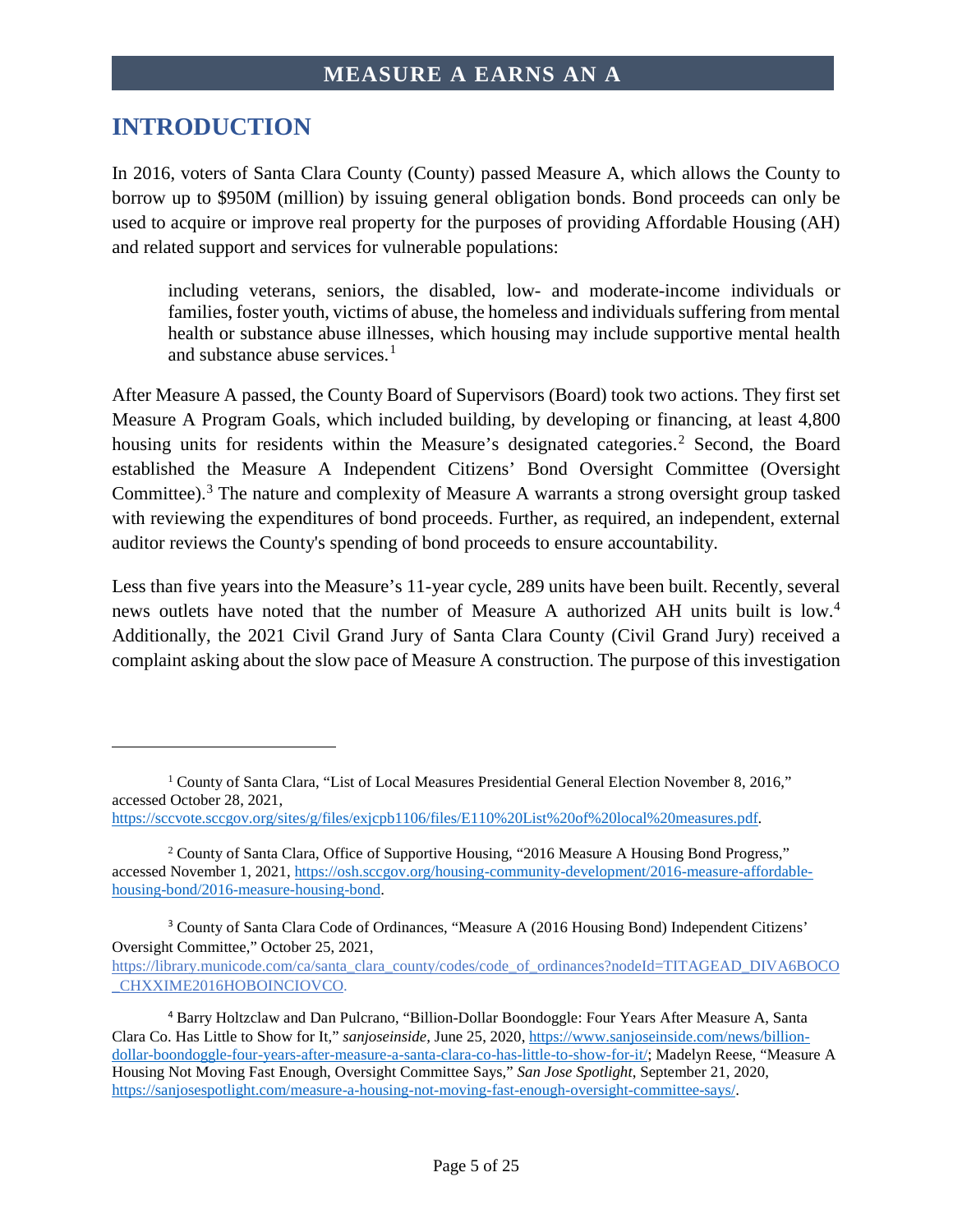is to understand the County's performance on Measure A, including why the number of units completed to date is so low.

# <span id="page-5-0"></span>**BACKGROUND**

 $\overline{a}$ 

It is important to note that Measure A (See [Appendix\)](#page-22-0) accountability safeguards state that "the specific purposes of the bond are to **fund** [emphasis added] the acquisition or improvement of real property in order to provide affordable housing" for the vulnerable populations defined above.<sup>[5](#page-5-2)</sup> The County utilizes the bond proceeds to partner with cities and the affordable and supportive housing community to address the AH needs of the target population. The County's Office of Supportive Housing (OSH) is largely responsible for administering the funding available from the bond proceeds for these AH projects. But OSH is only one player. When it comes to building AH, other factors and organizations have significant control over the development process.

#### <span id="page-5-1"></span>**AH Development Is a Lengthy Process**

Developing AH is a complex and lengthy process from project inception to the construction of units ready to be leased by qualified occupants. That process includes land acquisition, project design, zoning and permit approval, financing, and, finally, construction and leasing. Multiple entities are involved, and all project stages take time. The length of the development pipeline, which is the time from project inception to units being ready-to-lease, is 4-5 years. The process steps noted below are simplified. For example, project financing work begins quite early and often changes as the entitlement steps are finalized and the overall scope and design of the plan is completed.



Figure 1: 15 Step Affordable Housing Development Process<sup>[6](#page-5-3)</sup>

<span id="page-5-2"></span><sup>5</sup> County of Santa Clara, "List of Local Measures," [https://sccvote.sccgov.org/sites/g/files/exjcpb1106/files/E110%20List%20of%20local%20measures.pdf.](https://sccvote.sccgov.org/sites/g/files/exjcpb1106/files/E110%20List%20of%20local%20measures.pdf)

<span id="page-5-3"></span><sup>6</sup> Yun Soo Kim and Lintong Li, *Housing on Merit: Stakeholder Mapping of Affordable Housing Development in Los Angeles County*, February 2020, p. 5, [https://housingonmerit.org/wp](https://housingonmerit.org/wp-content/uploads/2020/04/HOM-Final-Report-lm-edits-to-HOM-April-2020.pdf)[content/uploads/2020/04/HOM-Final-Report-lm-edits-to-HOM-April-2020.pdf.](https://housingonmerit.org/wp-content/uploads/2020/04/HOM-Final-Report-lm-edits-to-HOM-April-2020.pdf)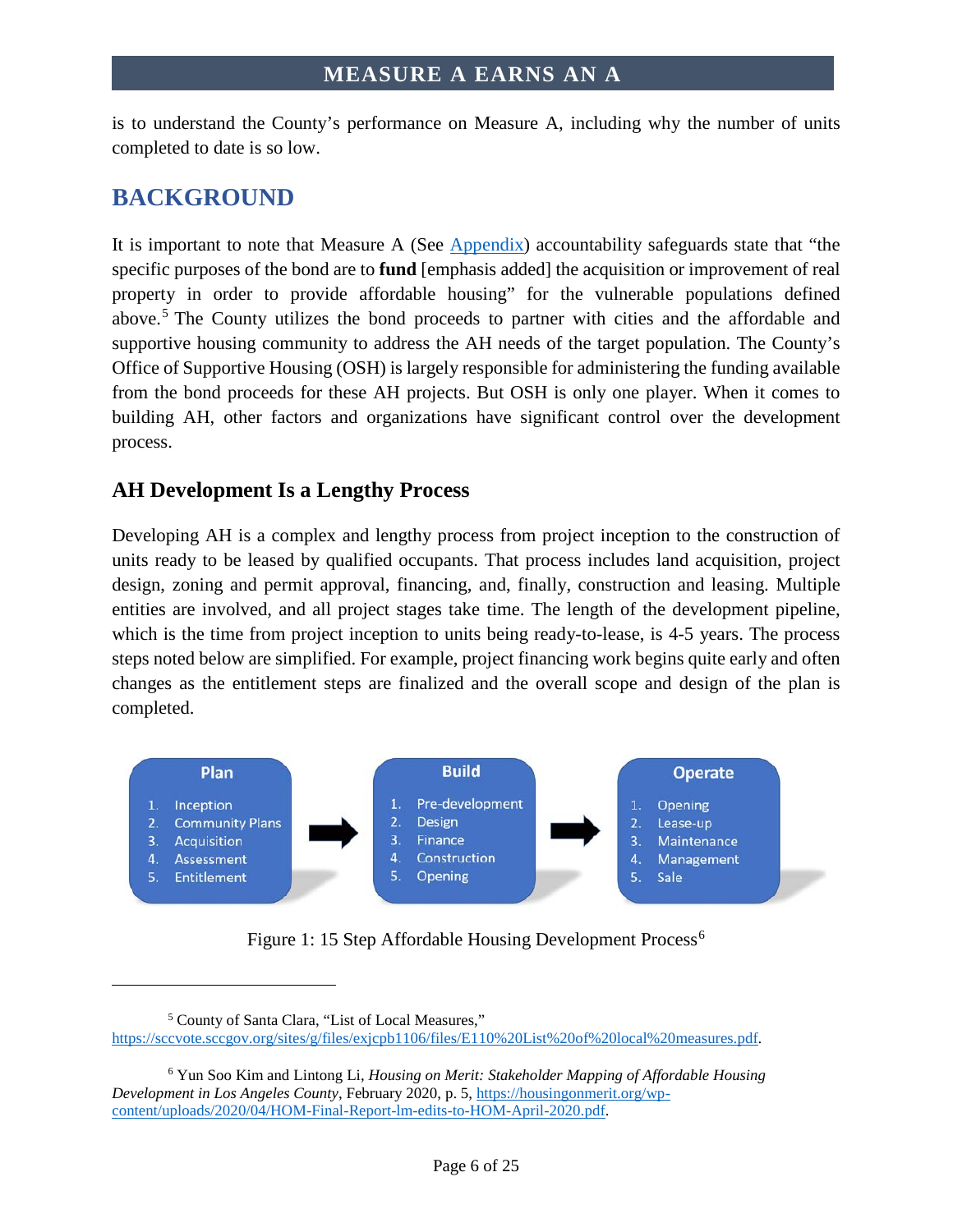#### <span id="page-6-0"></span>**Development Takes Many Players**

AH development involves a complex mix of organizations which are outside the County's direct control. Cities, both the city governments and their residents, play an independent role in this process. Cities control entitlement processes, which include land use approvals, the density of housing projects, and design-related issues. Developers negotiate with city councils to obtain AH project approvals. Also, developers and city councils must engage directly with those most impacted by a project, particularly those living near it. These approvals alone can take one to two years. Cities vary widely in their willingness to approve AH projects and in the amount of time it may take to obtain that approval.

Similarly, the funding process for an AH project is complex and involves many sources. A general example of the funding complexity and funding sources in California are illustrated in the chart below:



Figure 2: Financing Multi-Family Affordable Housing<sup>[7](#page-6-1)</sup>

How is the County performing? Is OSH going to achieve the voter approved goals specified in Measure A? What is the prognosis for the successful attainment of Measure A goals, both in terms of funding and building 4,800 affordable units for those vulnerable populations?

 $\overline{\phantom{a}}$ 

<span id="page-6-1"></span><sup>&</sup>lt;sup>7</sup> City of Golden, "How Does Affordable Housing Happen?" December 7, 2017, [https://www.guidinggolden.com/affordable-housing/news\\_feed/how-does-affordable-housing-happen.](https://www.guidinggolden.com/affordable-housing/news_feed/how-does-affordable-housing-happen)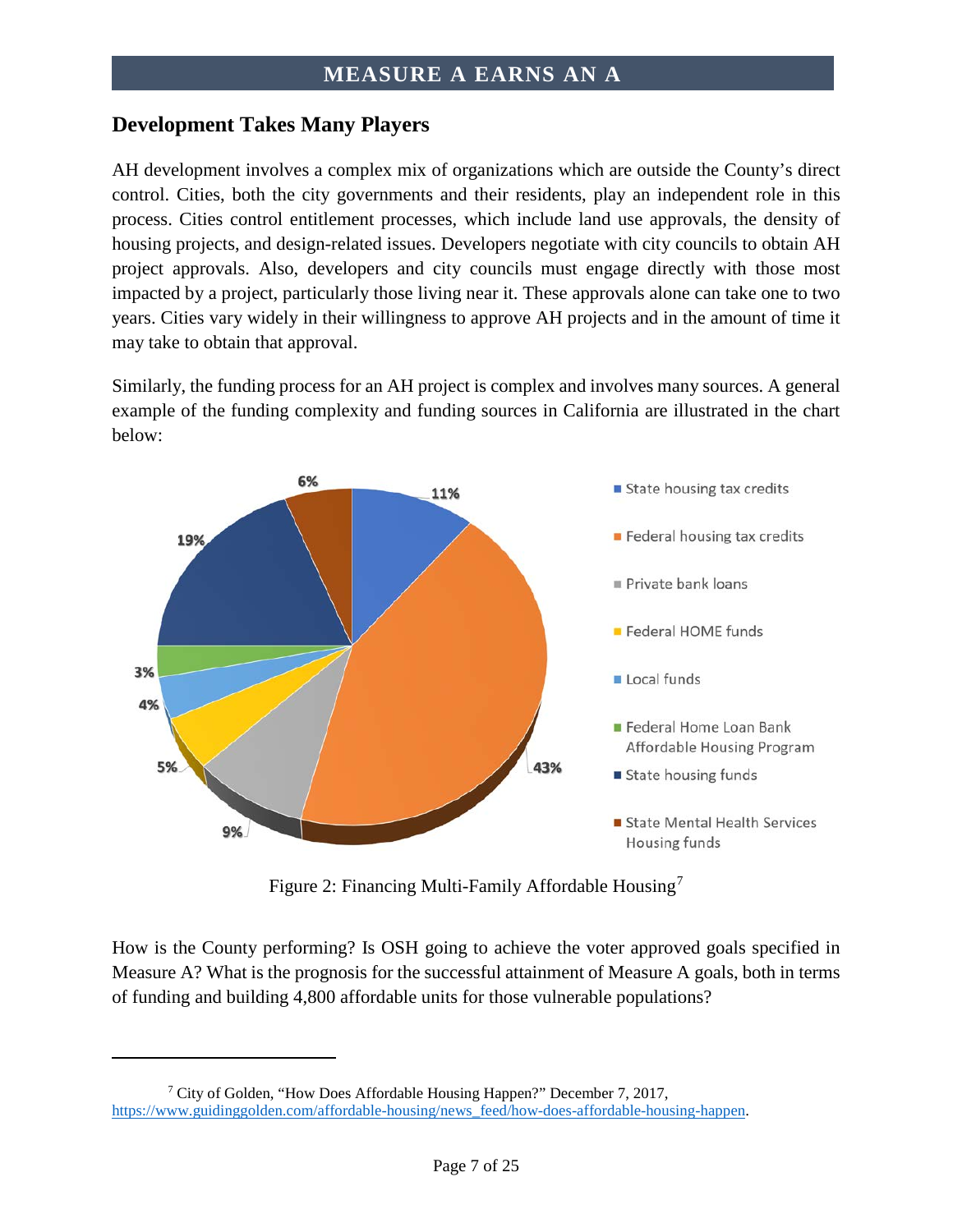# <span id="page-7-0"></span>**METHODOLOGY**

 $\overline{\phantom{a}}$ 

During the course of this investigation, the Civil Grand Jury conducted interviews, read reports, and followed public discussion about Measure A.

The Civil Grand Jury interviewed County officials charged with implementing Measure A and individuals involved in the oversight effort. The Civil Grand Jury also interviewed public officials involved in AH, who provided information about Measure A progress and effectiveness.

Civil Grand Jury members attended the most recent quarterly meeting (September 2021) of the Oversight Committee, and also reviewed earlier Oversight Committee meeting information.<sup>[8](#page-7-1)</sup>

The Civil Grand Jury reviewed reports from the independent external auditor of bond expenditures, the OSH's Annual Report, and local media articles.

<span id="page-7-1"></span><sup>8</sup> County of Santa Clara Board of Supervisors & Boards and Commissions, "Meeting Calendar," accessed November 1, 2021, [http://sccgov.iqm2.com/Citizens/calendar.aspx.](http://sccgov.iqm2.com/Citizens/calendar.aspx)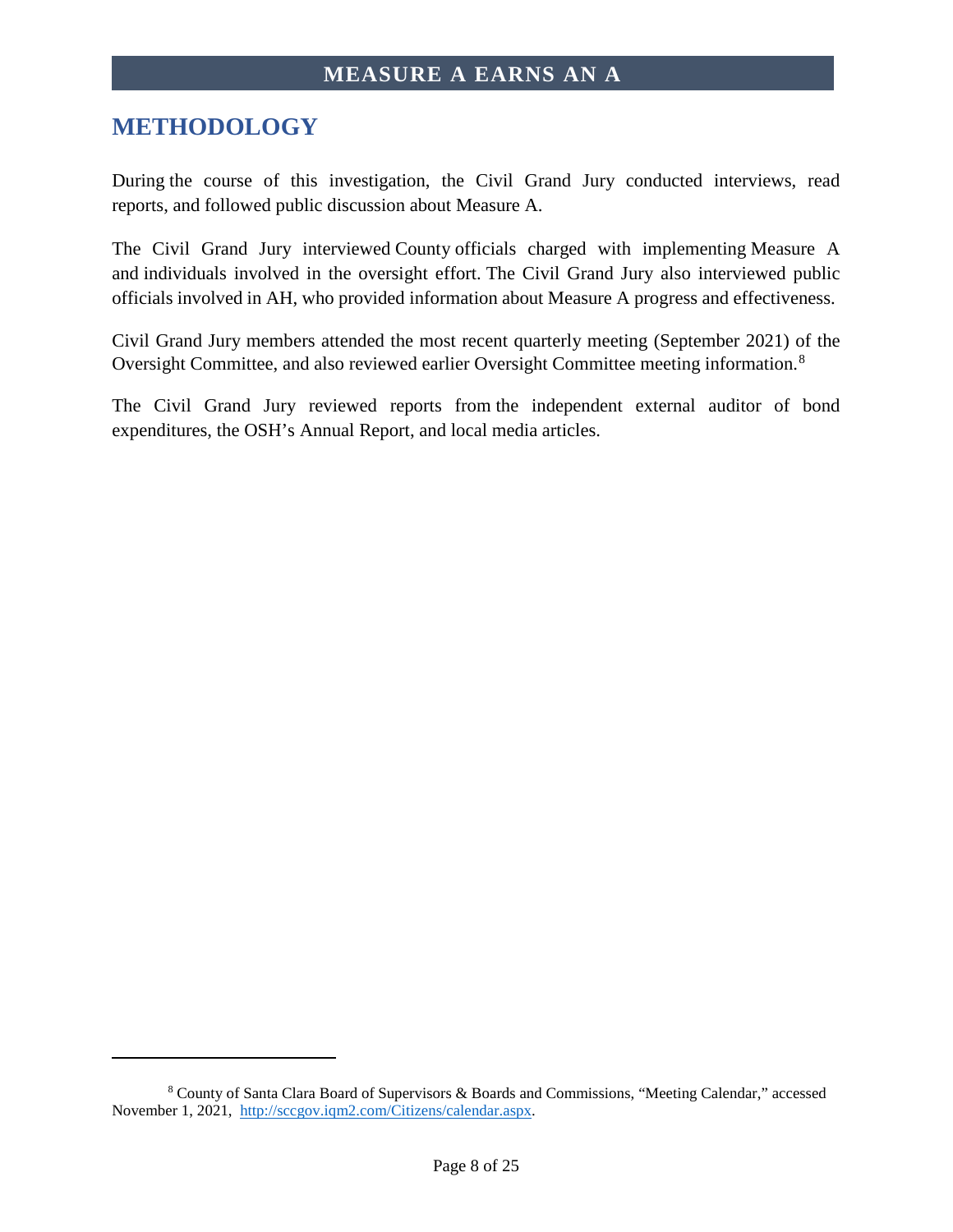# <span id="page-8-0"></span>**DISCUSSION**

#### <span id="page-8-1"></span>**Measure A Program and Progress**

#### **Guidelines and goals**

 $\overline{a}$ 

In 2017, the Board approved Measure A Program Guidelines, which detailed how the Program would be managed and the amount of Measure A funds committed to projects. The Board also established Program Goals, which identified how many units would be assigned to each category of housing. [\(Finding 1\)](#page-19-1) This was intended to meet the varying needs of the targeted populations. Housing categories, target populations, and the number of units assigned to each are:

- Permanent Supportive Housing (PSH) Goal: 1,800 units
	- o This housing category provides units with long-term rental assistance, case management, and supportive services for homeless persons with disabling conditions, including the chronically homeless.
- Rapid Re-Housing (RRH) Goal: 1,600 units
	- o RRH units house clients who have become homeless through a recent adverse life event. RRH provides time-limited rental subsidy, case management, and supportive services. In RRH programs, individuals and families eventually take over the full rent of their leased housing units.
- Extremely Low-Income (ELI) Goal: 800
	- o ELI units are rented at Below Market Rate (BMR) to households making less than 30% of a region's Area Median Income (AMI).
- Very Low-Income (VLI) Goals: 600 units
	- o VLI units are rented at BMR to households making between 31% and 50% of a region's AMI.<sup>[9](#page-8-2)</sup>

The 2017 Program Guidelines also established a target Leveraging Ratio.<sup>[10](#page-8-3)</sup> The County set that target requirement at 3:1, which means that, on average, there needs to be \$3 of non-County money for every \$1 of Measure A money invested. Success in attracting adequate funding from non-County sources is critical to the success of Measure A Goals.

<span id="page-8-2"></span><sup>9</sup> County of Santa Clara, Office of Supportive Housing, "Measure A Affordable Housing Bond Implementation Report #3," p. 4, August 15, 2017, [https://osh.sccgov.org/sites/g/files/exjcpb671/files/Housing%20Bond%20Report\\_03%208.15.17.pdf.](https://osh.sccgov.org/sites/g/files/exjcpb671/files/Housing%20Bond%20Report_03%208.15.17.pdf)

<span id="page-8-3"></span> $10$  Through the fourth quarter of FY 2020-2021, total project approval costs were \$2.3B. Funds from Measure A totaled \$511M, leaving \$1.8B in funding from non-County sources. The leveraging ratio equals 3.46:1.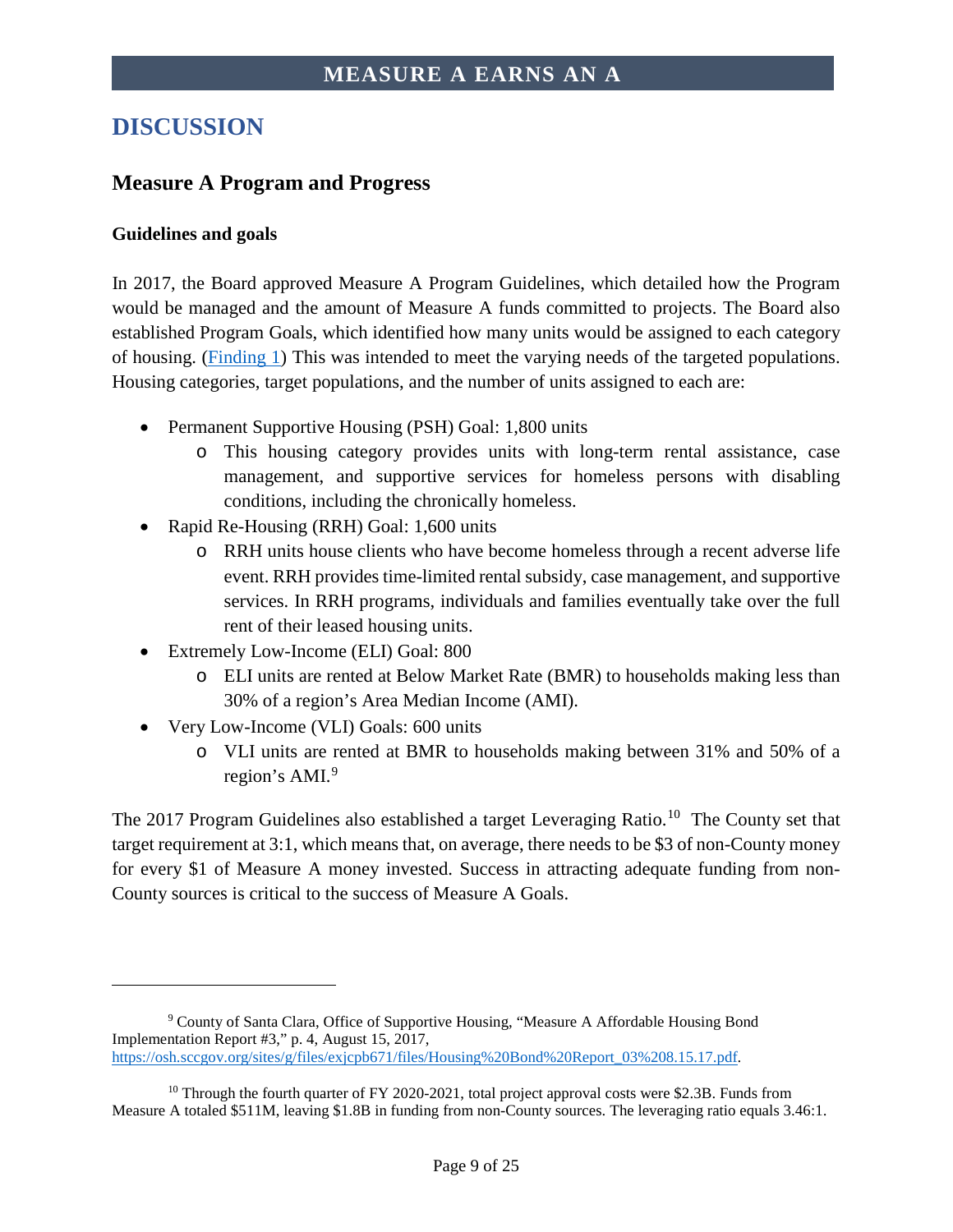#### **Measure A funding progress**

 $\overline{\phantom{a}}$ 

Macias, Gini, and O'Connell (MGO), the independent auditors of Measure A, reported that by the close of the fourth quarter of the 2021 fiscal year (ending 6/30/2021), project funding commitments and expenditures totaled \$683.6M, or 72.0% of the \$950M allowable bond proceeds. At that time, Measure A was just over 4 years into its 11-year Program cycle.

By that same date, OSH had committed \$510.9M for 34 development and renovation projects to fund 57.6% of the Measure A Program housing unit goals. An additional \$110.0M has been committed to purchasing 16 properties. These acquisitions include County properties and privately owned properties. All these purchases will be converted to or redeveloped as AH. Development plans are not yet in place for these properties, so AH unit numbers are not yet associated with these commitments. The balance of Measure A commitments total \$72M and are detailed in the footnote below.[11](#page-9-0)

The expenditures and activity to-date suggest that Measure A's stated responsibility, to fund development of multi-family rental housing for the community's most vulnerable populations, is on target. [\(Finding](#page-19-5) 2)

However, performance by housing category has varied. Housing unit achievement is very strong in three of the four Program Guideline categories. The RRH Category is well behind schedule. This RRH lag will be addressed later in this report. [\(Finding](#page-19-3) 3)

<span id="page-9-0"></span> $11$  Program commitments-to-date include a \$25.0M bridge loan to developers that will be returned. In addition, the County has committed \$25.0M to a first-time homebuyer assistance program and \$11.9M to a supportive housing fund. While not building activity per se, both are commitments made consistent with the Measure A Program Guidelines and are targeted to assist the vulnerable populations specified in Measure A.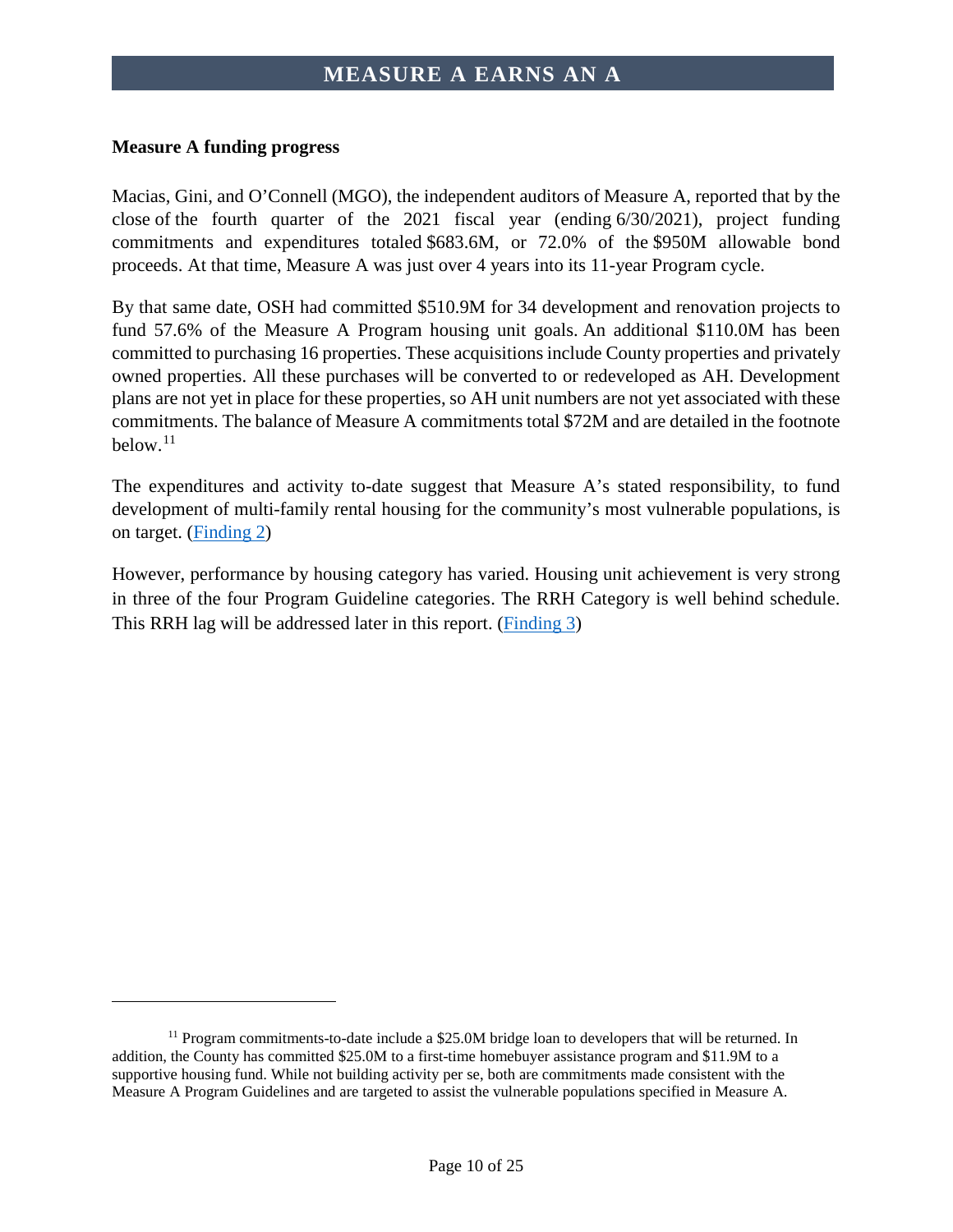| <b>Program Category</b>                             | <b>Goal Units</b> | <b>Units Funded</b><br>(as of 6/30/21) | % of Goal<br><b>Achieved</b> |
|-----------------------------------------------------|-------------------|----------------------------------------|------------------------------|
| Permanent                                           |                   |                                        |                              |
| <b>Supportive Housing</b>                           | 1,800             | 1,494                                  | 83.0%                        |
| Rapid Re-Housing<br><b>Extremely Low-</b><br>Income | 1,600<br>800      | 315<br>417                             | 19.7%<br>52.1%               |
|                                                     |                   |                                        |                              |
| Very Low-Income                                     | 600               | 539                                    | 89.8%                        |
| <b>Total</b>                                        | 4,800             | 2,765                                  | 56.7%                        |

Table 1: Measure A Housing Unit Funding Commitments by Category<sup>[12](#page-10-0)</sup>

<span id="page-10-2"></span>On August 31, 2021, OSH reported back to the Board of Supervisors on the implementation of Measure  $A<sup>13</sup>$  $A<sup>13</sup>$  $A<sup>13</sup>$  In the OSH's unaudited report, the housing funding commitments, including building new units, were up another 291 units, raising the housing Program Goal total performance to 64%.

#### **The switch from fund to build**

 $\overline{\phantom{a}}$ 

Measure A's funding pace appears reasonable, and the money is being committed in a manner that is aligned with the language of Measure A. But construction has been slow.

As noted earlier, the pipeline for complete, ready-to-lease units is long. As of June 2021, 289 AH units have been built. In addition, 1,008 units, or 21.0% of the Program Goals, are in construction. Another 1,468 units, 30.6% of the Program Goals, are in pre-construction. Pre-construction includes projects that are still working on one or more of the project elements listed in the first two phases of Table 1, such as design, entitlements, non-County financing, and construction preparation. As noted earlier, these are very challenging and time-consuming processes, which are in the hands of numerous non-County parties.

<span id="page-10-0"></span> $12$  MGO, "County of Santa Clara, Citizens' Oversight Committee's Measure A 2016 Affordable Housing Bond Program Independent Advisor's Annual Report and Fourth Quarter Report for Fiscal Year 2020-21," September 16, 2021, Agenda Item 4.a, p. 51, [http://sccgov.iqm2.com/Citizens/FileOpen.aspx?Type=1&ID=12256&Inline=True.](http://sccgov.iqm2.com/Citizens/FileOpen.aspx?Type=1&ID=12256&Inline=True)

<span id="page-10-1"></span><sup>&</sup>lt;sup>13</sup> County of Santa Clara, Office of Supportive Housing, "Supportive Housing Development Program Update," August 31, 2021, Agenda Item 59, p. 735, [http://sccgov.iqm2.com/Citizens/FileOpen.aspx?Type=1&ID=12217&Inline=True.](http://sccgov.iqm2.com/Citizens/FileOpen.aspx?Type=1&ID=12217&Inline=True)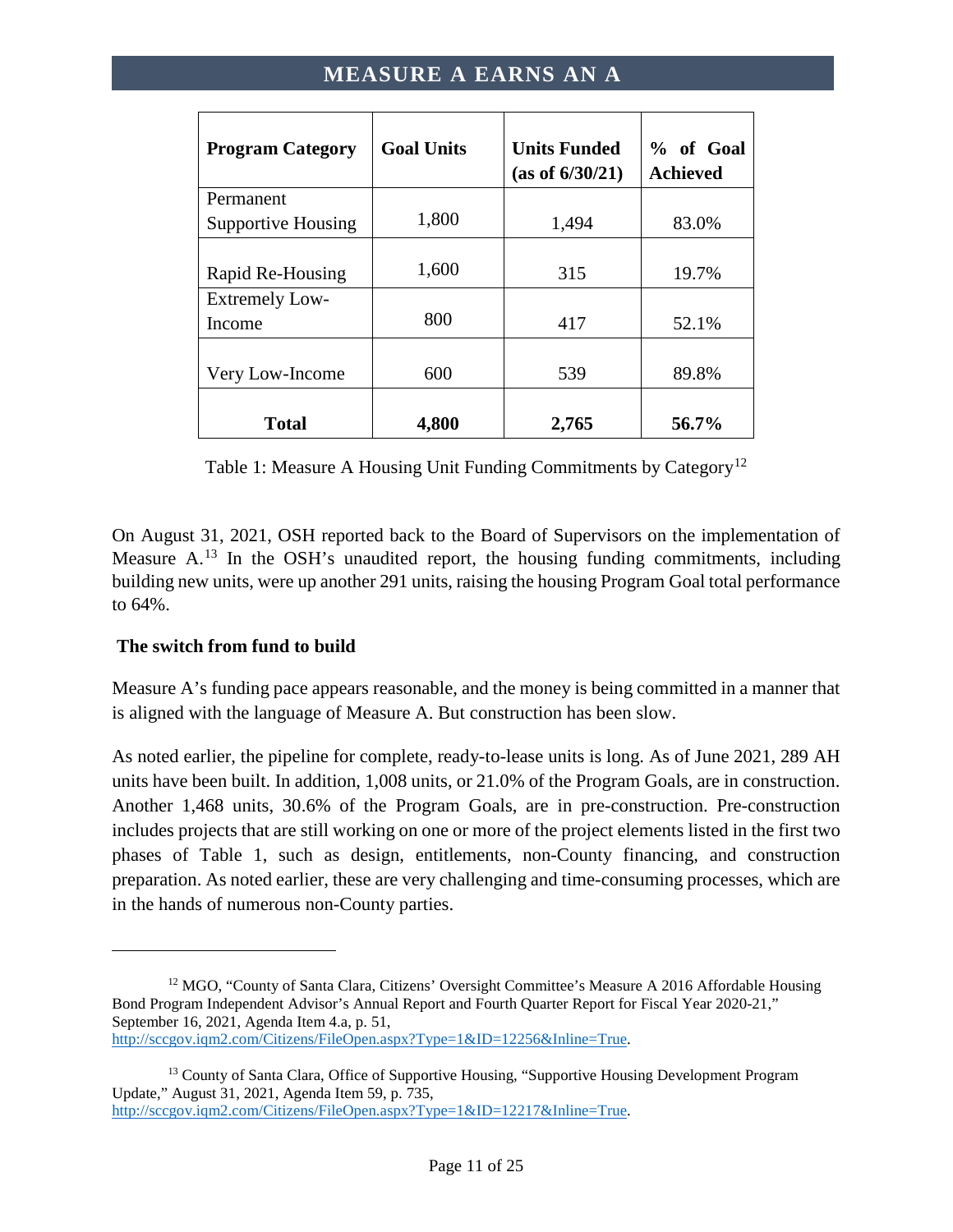The construction of units is not explicitly in Measure A's charter. However, the building lag is a topic of discussion for both OSH and the Oversight Committee. Both parties understand that the County can control the funding commitments it makes, and that funding is only part of Measure A's goals. AH needs to be built, and OSH and the Oversight Committee are discussing how to influence that outcome too.

#### <span id="page-11-0"></span>**Building Challenges**

 $\overline{\phantom{a}}$ 

As noted above, the County has provided on average about 20% of the required financing for an AH project. The balance of the funds comes from multiple sources, each with their own requirements.

#### **Financing 100% Affordable Housing**

Mixed use development projects contain enough high margin office space to finance the inclusion of affordable units. However, developments that are comprised solely of 100% AH units require very large amounts of public money and/or subsidies. Not only is a significant amount of money required, but also many funding sources. One example of this complexity is the La Avenida project, which is a 100-unit, 119-bedroom AH development in Mountain View.



Figure 3: La Avenida Funding Plan Totaling \$74.2M[14](#page-11-1)

<span id="page-11-1"></span><sup>&</sup>lt;sup>14</sup> City of Mountain View, "1100 La Avenida-Affordable Housing Development Appropriation of Funding," October 12, 2021, Agenda Item 4.3, p. 4, [https://mountainview.legistar.com/Calendar.aspx;](https://mountainview.legistar.com/Calendar.aspx) The California Housing Consortium, "Resources :: Affordable Housing 101 :: How Is It Built?" accessed November 22, 2021, [https://calhsng.org/resources/affordable-housing-101/how-is-it-built/;](https://calhsng.org/resources/affordable-housing-101/how-is-it-built/) Local Housing Solutions, "How Is Affordable Housing Funded?" accessed November 22, 2021, [https://localhousingsolutions.org/housing-101-the](https://localhousingsolutions.org/housing-101-the-basics/how-is-affordable-housing-funded/)[basics/how-is-affordable-housing-funded/.](https://localhousingsolutions.org/housing-101-the-basics/how-is-affordable-housing-funded/)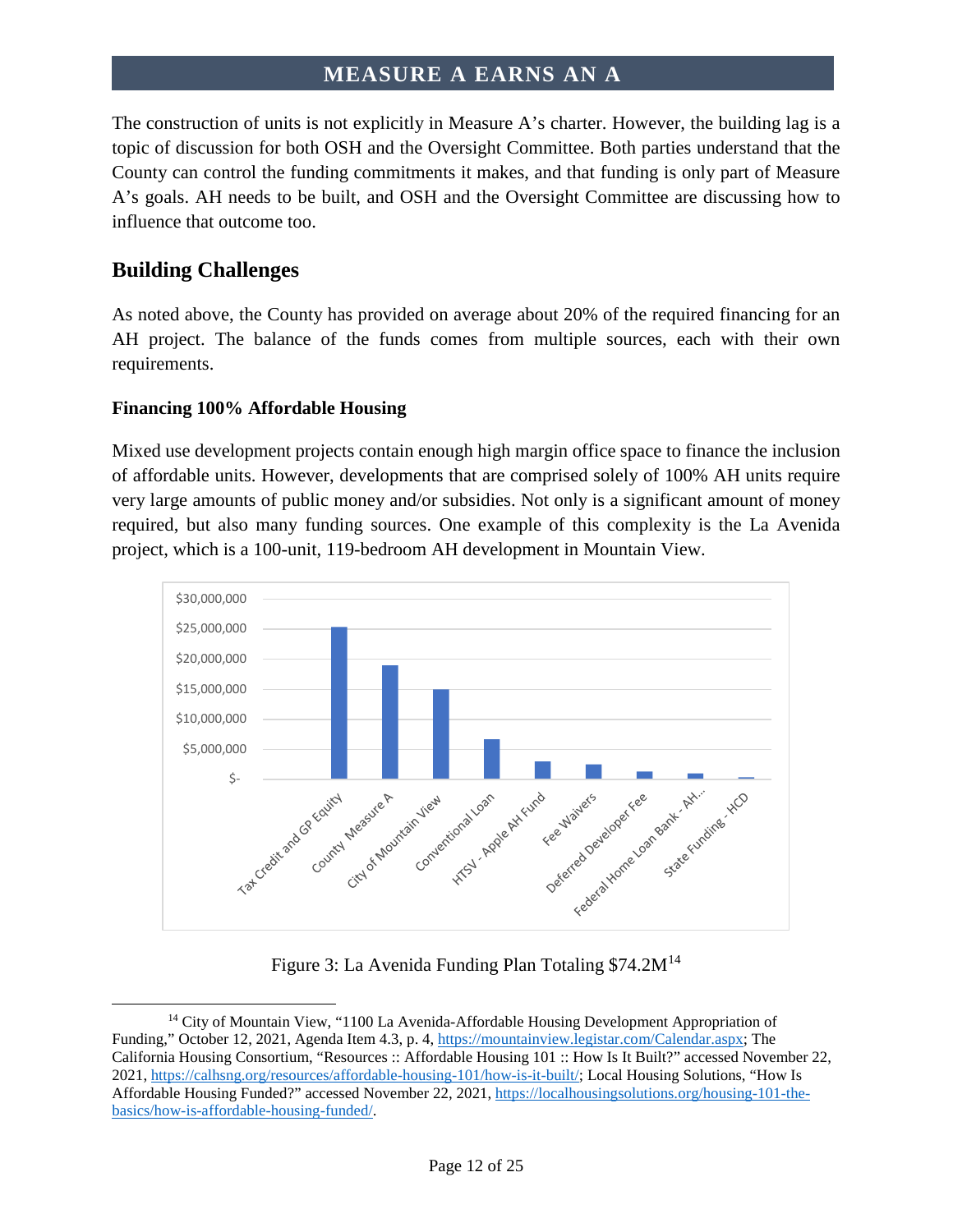The project's funding profile illustrates many of the challenges that a 100% AH project faces for both County and City staff implementing Measure A as well as for the developers. The County has committed \$19M in Measure A funds, or 25.6% of the total. Mountain View has committed \$15M, a large share of its AH development fund. As Figure 3 shows, the Tax Credit and General Partner Equity funding comprise the largest sources (\$25M) of AH funding in this and many other AH projects. The challenges of these two funding sources are described below.

#### **Leveraging tax credits and general partner equity contributions**

In the La Avenida project, the Tax Credit funds and the General Partner Equity funds (the developer's investment) are combined as the first column in Figure 3 above. Together, they are the single largest line item of the project's financing, totaling \$25.4M. The Low-Income Housing Tax Credit (LIHTC) is a primary source of funding for building 100% AH. LIHTC funds come from a program administered by the United States Department of Housing and Urban Development (HUD). [15](#page-12-0) In California, this HUD program is administered by the California Tax Credit Allocation Committee (CTCAC). [16](#page-12-1)

La Avenida's success relies heavily on obtaining LIHTC funds. The amounts committed by the County and City of Mountain View are predicated on the project receiving these tax credit funds. However, the State awards these funds on a competitive scoring basis, with preference going to projects in areas of the state where development costs are relatively low. Because the Bay Area has very high land and building costs, the County is at a clear disadvantage under the State's current scoring criteria.

The County's lack of competitiveness for this critical funding has been an ongoing topic of discussion between the Oversight Committee and OSH. The Oversight Committee recommended that the County lobby the State to change its scoring system. The County has written CTCAC requesting a scoring change. While out of the County's control, this tax credit money is a critical financing element for many Measure A projects and merits the attention and effort being made.

#### **Leveraging ratio**

 $\overline{\phantom{a}}$ 

As noted above, in the Measure A Program Guidelines, the County set the target leveraging ratio requirement at 3:1. For all 34 projects funded through June 30, 2021, the average amount of non-County funding sources to Measure A money results in a ratio of 3.5:1, exceeding the Guideline.

<span id="page-12-0"></span><sup>&</sup>lt;sup>15</sup> U.S. Housing and Urban Development, "Low-Income Housing Tax Credit (LIHTC)," accessed November 1, 2021[, https://www.huduser.gov/portal/datasets/lihtc.html.](https://www.huduser.gov/portal/datasets/lihtc.html)

<span id="page-12-1"></span><sup>&</sup>lt;sup>16</sup> California Office of the State Treasurer, "Low-Income Housing Tax Credit Programs," accessed November 1, 2021[, https://www.treasurer.ca.gov/ctcac/tax.asp.](https://www.treasurer.ca.gov/ctcac/tax.asp)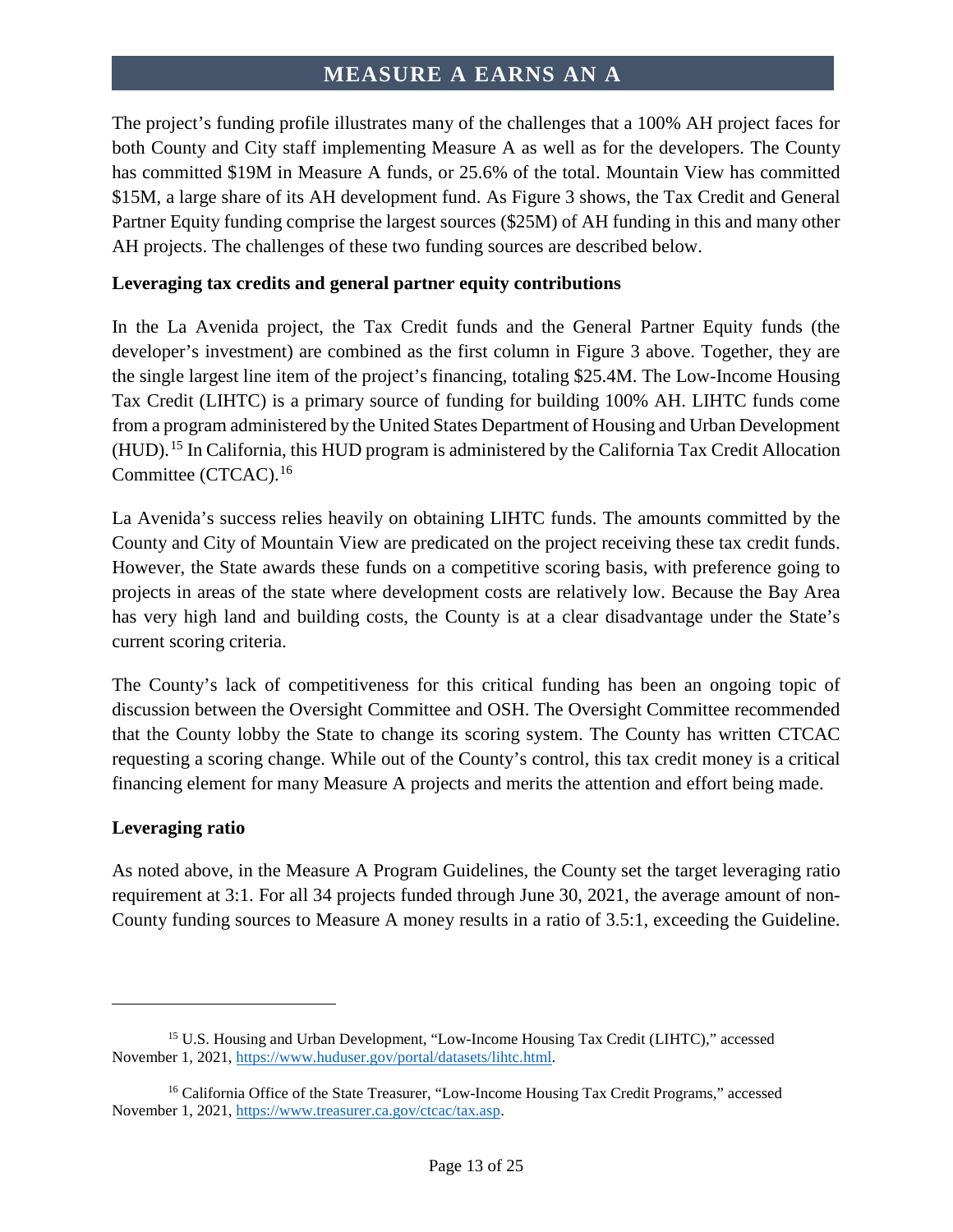The fact that Measure A supported AH projects have been able to attract increasing shares of non-County funding bodes well for the coming years of the Measure's term.

#### **Land use and entitlements challenges**

The public record is replete with examples of local contention about the location, design, and developer concessions involved in building AH. Many issues emerge from these discussions, including density and design concerns, neighborhood preservation, and local control. Community acceptance of and desire to build AH varies significantly. To date, 38 of the 54 committed Measure A development and renovation projects and property acquisitions are in San José. To broaden the geographic distribution of projects, OSH has supplemented its funding commitments with additional outreach and support to other cities. OSH is negotiating loan terms with cities through Memorandums of Understanding (MOUs) and developing grant programs to encourage the cities in the County to commit to AH projects.

One example of a creative approach to working through city entitlement issues is the County's proposal for the La Avenida site. The La Avenida project was first brought to the Mountain View City Council in December of 2020. The County will own the La Avenida property, because they have contributed more funds than the City. Measure A's financing terms include a 55-year term and affordability covenant.<sup>[17](#page-13-1)</sup> Upon expiration of the 55-year term, the County could then repurpose the site for another use and might not be subject to the City's building code and land use authority.<sup>[18](#page-13-2)</sup> The County and Mountain View are currently drafting an MOU that addresses funding commitments to the project and this land use issue.

#### <span id="page-13-0"></span>**Housing the Homeless**

l

#### **Rapid Re-Housing challenges**

In the case of OSH-managed RRH programs, the unhoused client is a recently homeless individual or family who became homeless due to an event that has upended their life. This event may have been a loss of employment, the loss of a partner or family member, or a serious health problem. In the RRH program, these clients are moved into housing with rent subsidies, case management, and other support services to help them re-stabilize their lives. The expectation is that the rent subsidies will decline over 24 months or less. Then, the clients can transition in place in their AH units. This transition is usually accompanied by a phase out of program service support. To ensure that those

<sup>&</sup>lt;sup>17</sup> City of Mountain View, Agenda Item 4.3, p. 6[, https://mountainview.legistar.com/Calendar.aspx.](https://mountainview.legistar.com/Calendar.aspx)

<span id="page-13-2"></span><span id="page-13-1"></span> $<sup>18</sup>$  This project is designed so that its purpose and use must remain AH for 55 years. In year 56, that AH</sup> restriction lapses.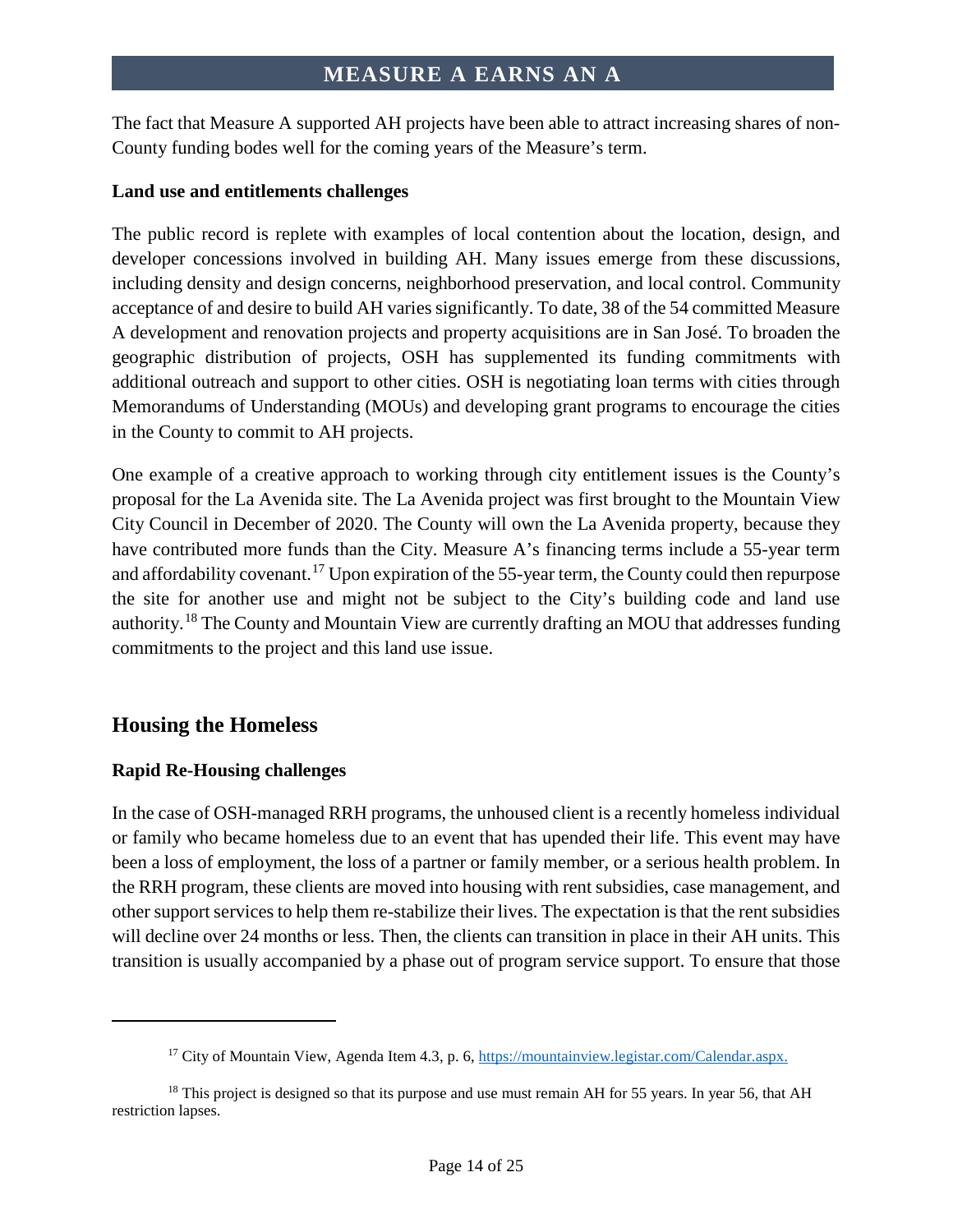individuals and families can transition in place, units that are set aside for RRH programs will have their rent restricted to a level affordable to households earning nor more than 30% of AMI.

All four of the housing categories in the Program Goals (see [Table 1\)](#page-10-2) require significant rent subsidies, and both RRH and PSH clients receive supportive services. Rent subsidies and supportive services are an integral part of meeting Measure A's overall success. While scarce, both the U.S. Department of Housing and Urban Development (HUD) and County funding are currently available to support these subsidies and services. But as more units are built, the subsidies and services required will grow, and the County may have to look to other funding sources to achieve Measure A Program Goals.

RRH is an important Program Goal. As noted earlier, OSH has had significant success in funding AH projects in the PSH, ELI, and VLI goal categories. This has not yet been the case in the RRH goal. The Civil Grand Jury learned that OSH and the Oversight Committee are discussing this lag in the RRH progress.[19](#page-14-0)

#### **Chronically homeless challenges**

l

The chronically homeless, as defined by HUD, are either:

- an unaccompanied homeless individual with a disabling condition who has been continuously homeless for a year or more, or
- an unaccompanied individual with a disabling condition who has had at least four episodes of homelessness in the past three years.[20](#page-14-1)

In addition to PSH programs, the chronically homeless are also candidates for transitional housing. The need for transitional housing is caused by the lack of PSH in the County and across the U.S. While they are the most visible homeless population, this group has traditionally been either unserved or underserved, and moved in and out of homeless shelters.

Recently, a funding program called Homekey has made significant grant money available to local public entities to specifically target this homeless population. Homekey is funded through a mix of federal funds originating in the CARES Act  $(83%)$  and State general fund sources  $(17%)$ .<sup>[21](#page-14-2)</sup>

<span id="page-14-0"></span><sup>&</sup>lt;sup>19</sup> "The [Oversight] Committee recognizes that County staff are aware of the Committee's concerns and are taking steps to address them." from Attachment "SSC Measure A – BOS transmittal letter annual Q4 FY20-Final," p. 1, October 20, 2020,

<span id="page-14-2"></span>[http://sccgov.iqm2.com/Citizens/Detail\\_LegiFile.aspx?Frame=&MeetingID=12219&MediaPosition=&ID=103181](http://sccgov.iqm2.com/Citizens/Detail_LegiFile.aspx?Frame=&MeetingID=12219&MediaPosition=&ID=103181&CssClass=) [&CssClass=](http://sccgov.iqm2.com/Citizens/Detail_LegiFile.aspx?Frame=&MeetingID=12219&MediaPosition=&ID=103181&CssClass=).

<span id="page-14-1"></span><sup>20</sup> HUD, "Defining Chronic Homelessness," September 2007, accessed December 1, 2021, [https://files.hudexchange.info/resources/documents/DefiningChronicHomeless.pdf.](https://files.hudexchange.info/resources/documents/DefiningChronicHomeless.pdf)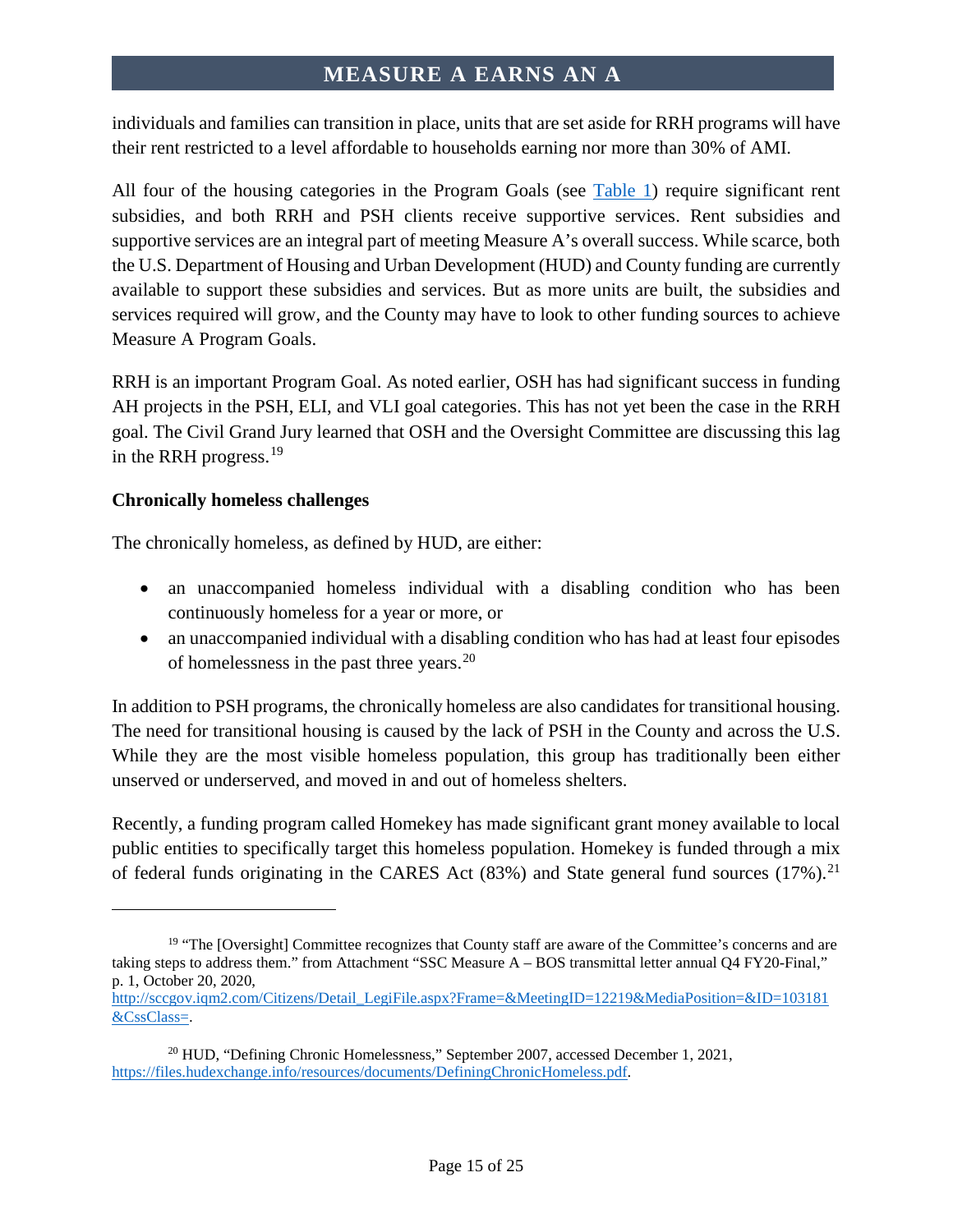Several Homekey funded approaches to housing this target population have been developed, from lightly engineered units in Mountain View to motel and hotel rooms and other relatively inexpensive property acquisitions throughout the County. The clients in this program benefit from a secure, dry place to live with some level of case management.

Homekey projects cost less per bedroom and require less time to complete than traditional AH development. OSH is evaluating this program as an additional and significant non-Measure A funding source. OSH has used Homekey funding in Measure A PSH unit projects and is evaluating its applicability as a RRH solution.

While the Homekey program has had some success getting people off the street, its value as part of the solution to chronic homelessness is yet to be determined. When Homekey funded projects are used as transitional housing, and a client's stay is long enough to enable them to move into PSH, it can be a meaningful housing solution. However, there are different implementations of Homekey. Some organizations running a Homekey project provide sufficient length of stay. There are also cases, such as the Homekey development in Mountain View, where the expected stay is 90-120 days and then the client is back on the streets. When the client has nowhere affordable to go, the program fails.

#### <span id="page-15-0"></span>**Higher Costs in the Future?**

l

OSH and the Oversight Committee have noted concerns about inflation.<sup>[22](#page-15-1)</sup> The County's average contribution per unit has remained relatively stable over the 4.5 years of Measure A. The stability of the County's contribution does not reflect cost pressures that may develop in the future.

More relevant to the concern about inflation is the estimated total cost per unit or bedroom. The challenge in using this metric is the relatively small sample size of 34 development projects over four years, although that sample includes more than 4,000 bedrooms. Additionally, a project's location complicates the inflation issue because land and other costs are higher in some cities than others. However, if one examines only the San José projects, which are over 80% of the bedrooms built, it is not clear that inflation has yet affected the unit costs.

<sup>&</sup>lt;sup>21</sup> Coronavirus Aid, Relief, and Economic Security Act (CARES Act), H.Res. 748, 116<sup>th</sup> Cong., 2<sup>nd</sup> sess., (January 3, 2020), [https://www.congress.gov/116/bills/hr748/BILLS-116hr748enr.pdf.](https://www.congress.gov/116/bills/hr748/BILLS-116hr748enr.pdf) 

<span id="page-15-1"></span><sup>&</sup>lt;sup>22</sup> MGO, "Independent Advisor's Annual Report and Fourth Quarter Report for Fiscal Year 2020-21," September 16, 2021, Agenda Item 4.a, p. 23, [http://sccgov.iqm2.com/Citizens/FileOpen.aspx?Type=1&ID=12256&Inline=True.](http://sccgov.iqm2.com/Citizens/FileOpen.aspx?Type=1&ID=12256&Inline=True)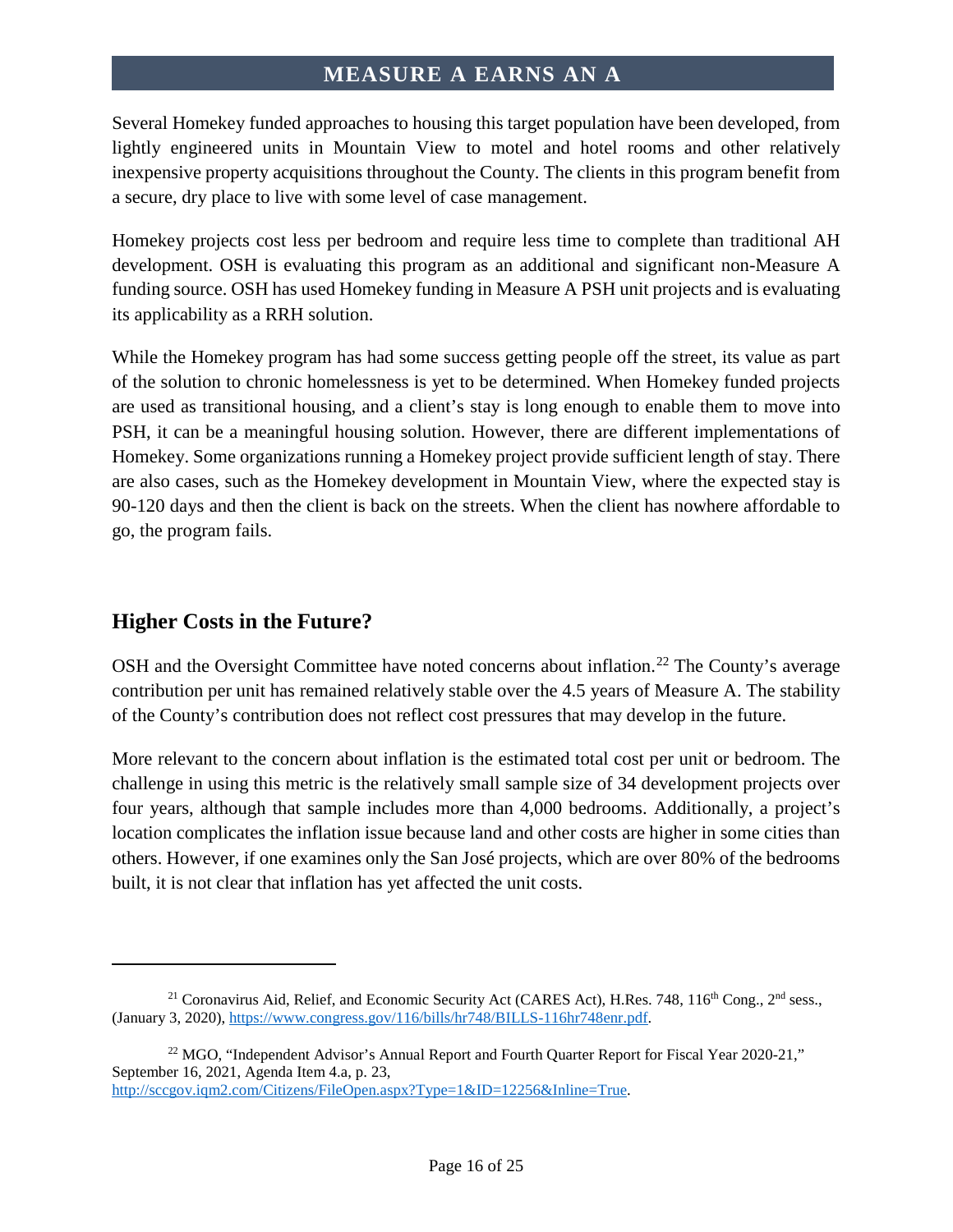Overall, Bay Area construction trade groups indicate that building/unit inflation has not yet risen significantly.<sup>[23](#page-16-1)</sup> The pandemic reduced construction activity in the County, which would not surprise people who walked by halted construction sites in their communities in 2020. This general slowdown idled many contractors and suppliers. As activity resumes, those contractors and suppliers have been eager to re-build their volume of work and have competitively vied for business. In the 2021 calendar year, the industry expected construction pricing increases in the range of 1-5%. [24](#page-16-2)

While currently uncertain, there is a possibility that inflation in the coming years may become significant. Recognizing those risks, the County has committed \$108M of program funds to the acquisition of 16 properties suitable for development of AH. A primary motivation for these acquisitions was to hedge against likely increases in land costs.

#### <span id="page-16-0"></span>**The Oversight Challenge**

Measure A's full text required an Oversight Committee.<sup>[25](#page-16-3)</sup> In June of 2017, the Board established the Oversight Committee structure, purpose, and responsibilities.<sup>[26](#page-16-4)</sup> [\(Finding 4\)](#page-19-4) The Committee's mandatory activities were detailed in a memorandum from the Santa Clara County Office of the County Counsel. [27](#page-16-5) Those responsibilities include:

- To send advisory reports at least quarterly to the Board and each of the cities in the County
- To receive reports on bond implementation provided by OSH and other County departments – including a monthly dashboard of metrics with project level detail
- To receive an annual financial audit and quarterly report from an independent financial auditor

<sup>24</sup> Ibid.

 $\overline{\phantom{a}}$ 

<span id="page-16-1"></span><sup>23</sup> ONESF, "2021 Annual Infrastructure Construction Cost Inflation Estimate," October 26, 2020, [https://www.onesanfrancisco.org/sites/default/files/2020-](https://www.onesanfrancisco.org/sites/default/files/2020-10/Agenda%20Item%204_2021%20Proposed%20AICCIE.pdf) [10/Agenda%20Item%204\\_2021%20Proposed%20AICCIE.pdf.](https://www.onesanfrancisco.org/sites/default/files/2020-10/Agenda%20Item%204_2021%20Proposed%20AICCIE.pdf)

<span id="page-16-3"></span><span id="page-16-2"></span><sup>25</sup> County of Santa Clara, "Santa Clara County Affordable Housing Bond – Measure A 2016," accessed November 1, 2021, [https://www.sccgov.org/sites/scc/Documents/Complete-Text-of-Measure-A-20.pdf.](https://www.sccgov.org/sites/scc/Documents/Complete-Text-of-Measure-A-20.pdf)

<span id="page-16-4"></span><sup>26</sup> County of Santa Clara Municipal Code, "Measure A (2016 Housing Bond) Independent Oversight Committee," accessed November 1, 2021,

[https://library.municode.com/ca/santa\\_clara\\_county/codes/code\\_of\\_ordinances?nodeId=TITAGEAD\\_DIVA6BOCO](https://library.municode.com/ca/santa_clara_county/codes/code_of_ordinances?nodeId=TITAGEAD_DIVA6BOCO_CHXXIME2016HOBOINCIOVCO) [\\_CHXXIME2016HOBOINCIOVCO.](https://library.municode.com/ca/santa_clara_county/codes/code_of_ordinances?nodeId=TITAGEAD_DIVA6BOCO_CHXXIME2016HOBOINCIOVCO)

<span id="page-16-5"></span><sup>27</sup> James R. Williams and Steve Mitra, "Overview of the Measure A (2016 Housing Bond) Independent Citizens' Oversight Committee," June 13, 2017, Agenda Item 5a, pp. 6-8, [http://sccgov.iqm2.com/Citizens/FileOpen.aspx?Type=1&ID=8402&Inline=True.](http://sccgov.iqm2.com/Citizens/FileOpen.aspx?Type=1&ID=8402&Inline=True)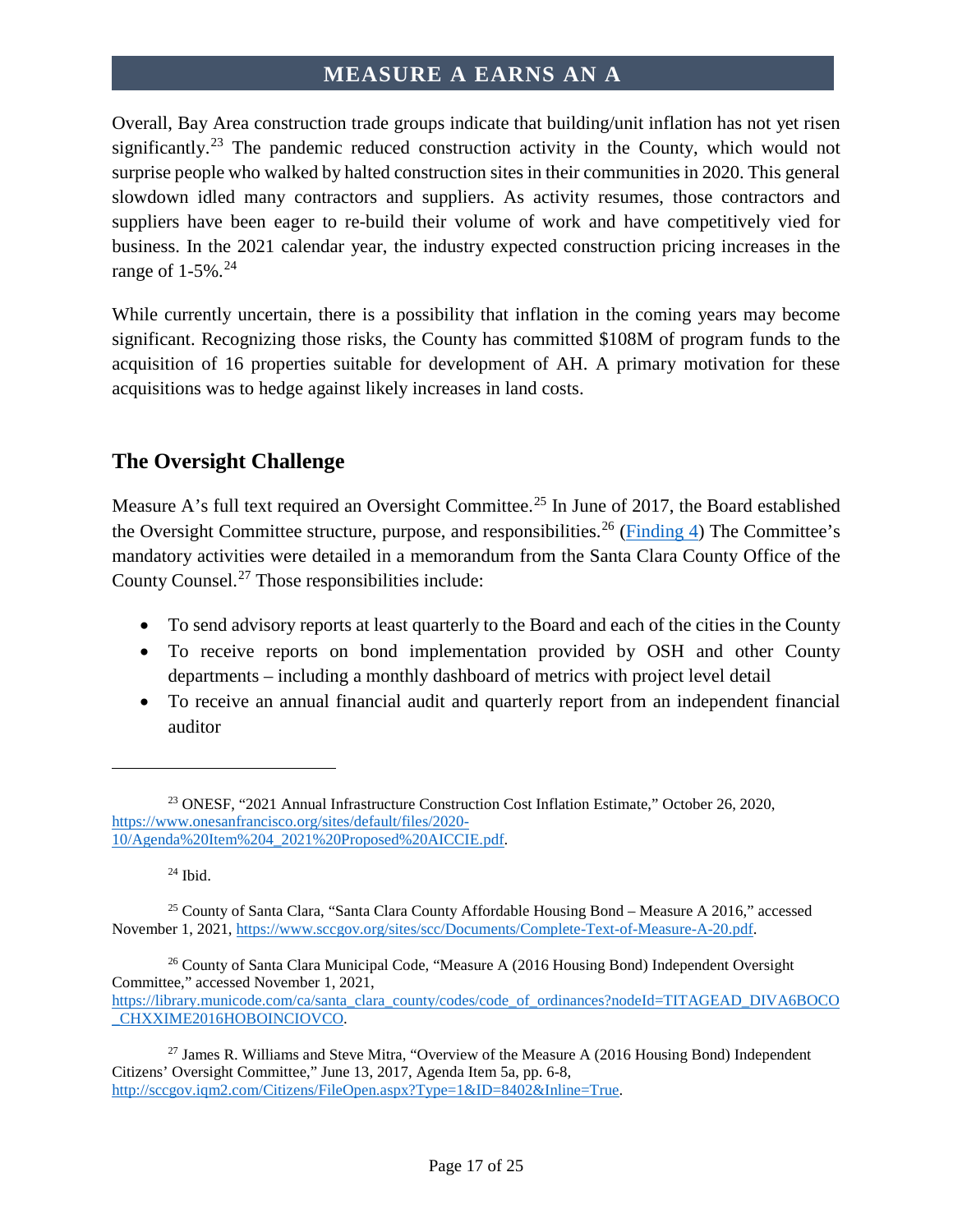- To receive other financial reports as provided
- To provide an annual report with public and wide distribution

In this same memorandum, the Office of the County Counsel specified the Committee's role with respect to the independent auditor:

The Board has provided an independent, external auditor who will report directly to the Committee to the extent permitted by law. While the auditor is to be selected by the Board after a competitive selection process, the Committee, or representatives of the Committee, are required to participate in the selection process. Such participation would most logically occur through a subset of the members of the Committee sitting on an evaluation panel, assessing the strengths and weaknesses of the firms or persons bidding to fill the role of the auditor. The Committee is also able to make a recommendation to the Board regarding the selection of the auditor. Once the auditor is selected, the Committee will have direct access to the firm or person selected. The Committee may request "spot check" audits by the auditor in addition to the annual financial audit.<sup>[28](#page-17-0)</sup>

The memorandum established the Oversight Committee's roles and independence. In addition, the Board selected a number of knowledgeable members to serve on the Oversight Committee. While it is common to have both geographical and interest group representation on oversight boards, it is far less common to select members with capabilities related to the subject matter of the bond.<sup>[29](#page-17-1)</sup> Members of the Oversight Committee have housing policy experience, accounting expertise, and senior level organizational and political leadership experience. [\(Finding](#page-20-1) 5).

The Oversight Committee has been diligent and has worked effectively to exercise its oversight responsibilities. In addition, the Oversight Committee has worked with OSH and the independent auditors, MGO, to promote transparency and to communicate Measure A's performance. An example of this is the Measure A activity dashboard.<sup>[30](#page-17-2)</sup> This set of metrics and reports supplies information on projects and performance at both a detailed project level and in the aggregate. The dashboard was a collaborative and cooperative effort on the part of a sub-committee of the Oversight Committee, OSH, and the independent auditors, MGO.

The Oversight Committee makes recommendations on a quarterly basis. The Civil Grand Jury learned that inquiries, challenges, and concerns are openly shared between the OSH and the

<span id="page-17-0"></span> $\overline{\phantom{a}}$ 

<sup>28</sup> Ibid., p. 8.

<sup>29</sup> Williams and Mitra*,* "Overview of Measure A," p. 14.

<span id="page-17-2"></span><span id="page-17-1"></span><sup>&</sup>lt;sup>30</sup> County of Santa Clara, Office of Supportive Housing, "2016 Measure A Housing Bond Progress," accessed November 22, 2021, [https://osh.sccgov.org/housing-community-development/2016-measure-affordable](https://osh.sccgov.org/housing-community-development/2016-measure-affordable-housing-bond/2016-measure-housing-bond)[housing-bond/2016-measure-housing-bond.](https://osh.sccgov.org/housing-community-development/2016-measure-affordable-housing-bond/2016-measure-housing-bond)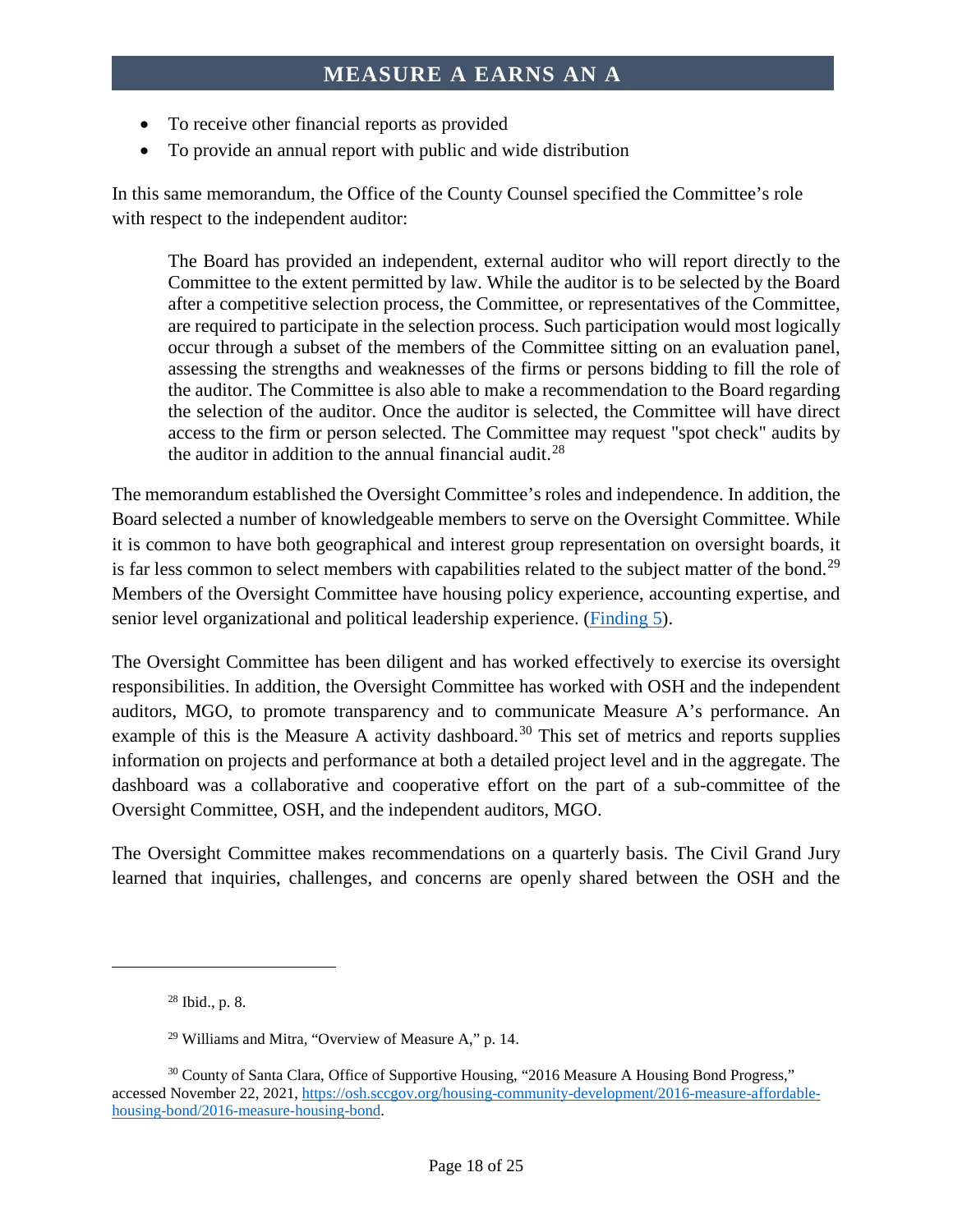Oversight Committee in a manner that is transparent and promotes the public's understanding of Measure A progress.

# <span id="page-18-0"></span>**CONCLUSION**

 $\overline{a}$ 

The direct response to the question that prompted this investigation is that the funding purpose specified in Measure A is being addressed – the County is funding the right categories of AH in a timely manner. This could change over time, but for now it looks to be on track.

Reframing the question to ask, "Are we building at an appropriate pace?" leads to a more subtle answer. It is important to recognize that there are many factors in the AH development process that are beyond the control of OSH and the County. A very capable and assertive Oversight Committee has independently come to the same conclusion.

Despite the narrow charter found in Measure A's language, both OSH and the Oversight Committee have moved the discussion beyond County funding. They are now examining how to ensure the goal of 4,800 units are constructed. The Civil Grand Jury sees value in shining a light on the current state of building progress and the challenges posed in reaching the Measure A Program Goals. While the recommendations to achieve Measure A Program Goals mirror those of the Oversight Committee, the Civil Grand Jury hopes Santa Clara County residents will benefit from this examination of the largest bond measure in County history.

The related Findings 4 and 5 point to the effectiveness and value of the oversight function. The Civil Grand Jury has reviewed other bond oversight committees and attended the California Association of Bond Oversight Committees statewide conference.<sup>[31](#page-18-1)</sup> All oversight committees have rules for committee representation, most often expressed as geographical or interest group (e.g., seniors, students, taxpayer advocacy groups). None of the reviewed bond oversight committees specify skills or experience relevant to the bond program, such as financial, analytical, political, or legal expertise.

In contrast, members of the Oversight Committee bring housing policy and high-level accountancy expertise, as well as senior political and organizational leadership experience. In the Civil Grand Jury's judgement, this has strongly contributed to the Oversight Committee's effectiveness and benefited County residents. The Board of Supervisors is to be commended for their selection of this Oversight Committee's membership.

<span id="page-18-1"></span><sup>&</sup>lt;sup>31</sup> California Association of Bond Oversight Committees, "First Annual Virtual CABOC Statewide Conference 2021," accessed November 24, 2021, [https://www.bondoversight.org/caboc-conference/.](https://www.bondoversight.org/caboc-conference/)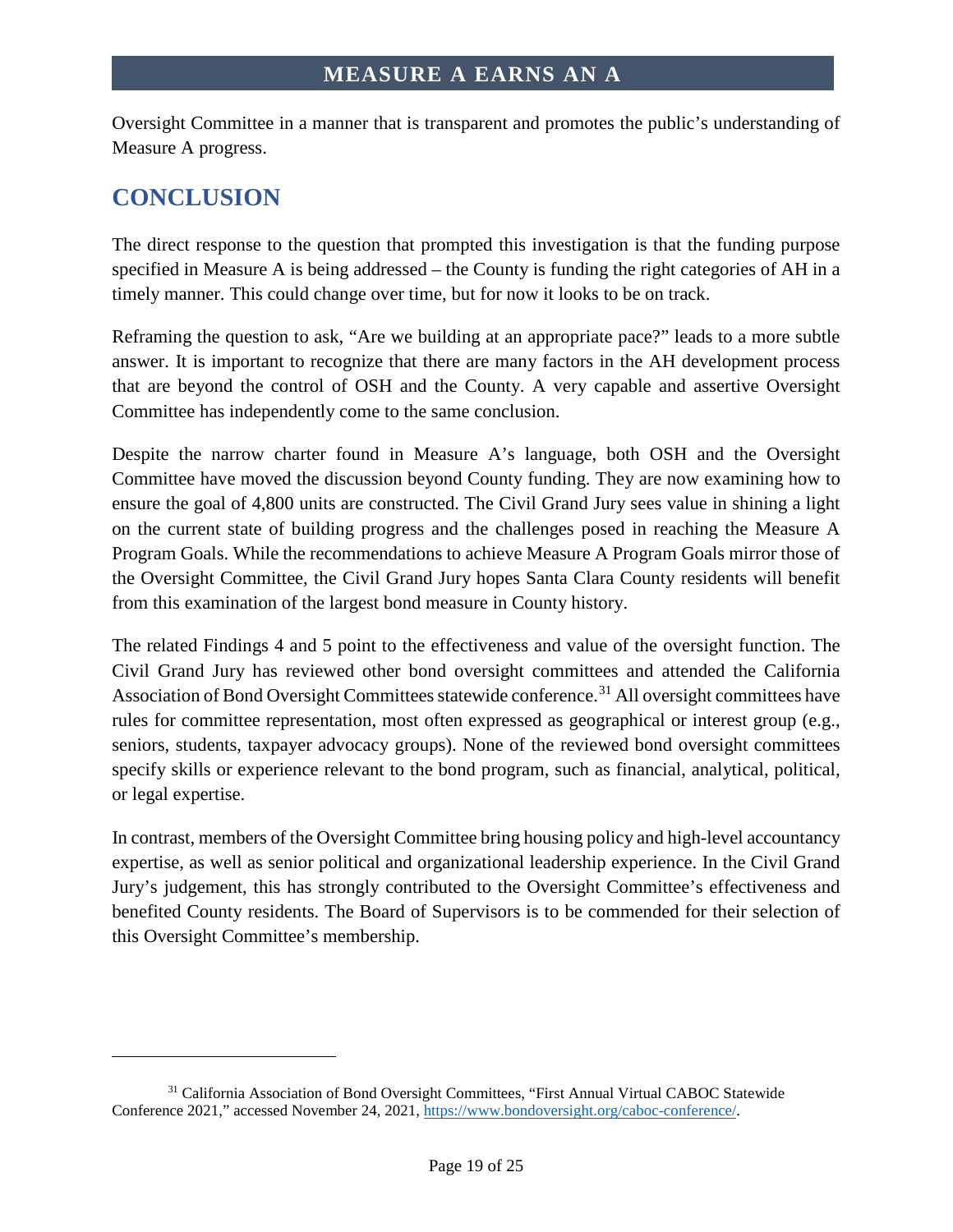# <span id="page-19-0"></span>**FINDINGS AND RECOMMENDATIONS**

#### <span id="page-19-1"></span>**Finding 1**

The Office of Supportive Housing is managing the funding commitments in a manner consistent with Measure A language. The Program Goals and projects are targeted at the vulnerable populations specified in Measure A.

<span id="page-19-5"></span>No recommendation.

#### <span id="page-19-2"></span>**Finding 2**

Measure A funding of Affordable Housing projects is at pace with the eleven-year cycle specified in the Program Guidelines

No recommendation.

#### <span id="page-19-3"></span>**Finding 3**

The needs of the Rapid Re-Housing target population may not be met because unit completion is lagging in that Category.

#### **Recommendation 3a**

To address this Rapid Re-Housing lag, the County should aggressively pursue Homekey funding where consistent with Measure A Goals and Guidelines. The County should develop a plan to address this recommendation by June 30, 2022.

#### **Recommendation 3b**

If Rapid Re-Housing development continues to lag, the County should consider redistributing unit goals in a way which still supports the core homeless and disabled vulnerable populations. The County should develop a plan to address this recommendation by June 30, 2022.

#### <span id="page-19-4"></span>**Finding 4**

The Civil Grand Jury commends the Board of Supervisors and the members of the Measure A Independent Citizens' Oversight Committee for providing strong and transparent oversight to Measure A implementation.

No recommendation.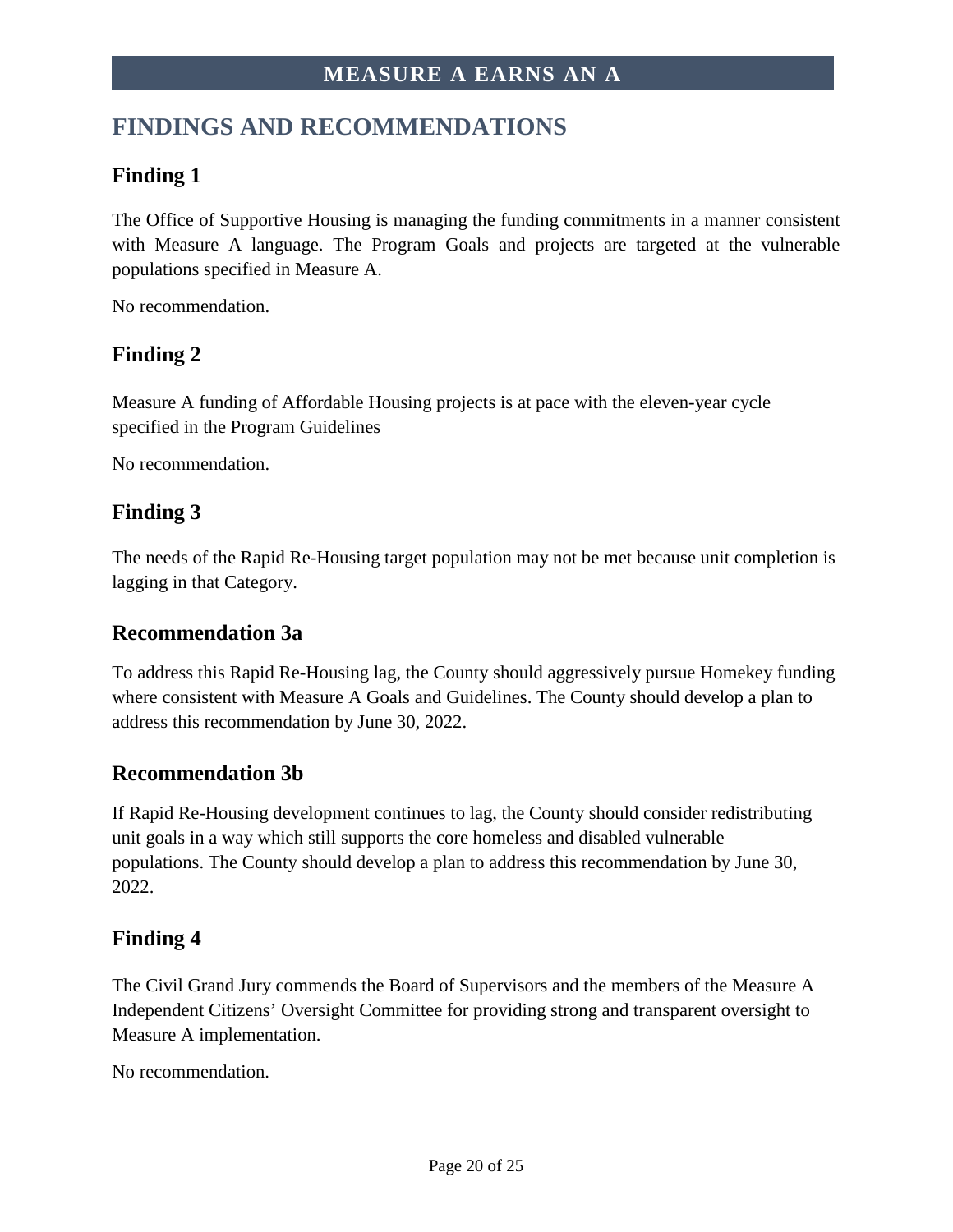# <span id="page-20-1"></span><span id="page-20-0"></span>**Finding 5**

The mix of relevant skills of the Measure A Independent Citizens' Oversight Committee members has enabled the Committee to play an effective oversight role.

### **Recommendation 5**

The Civil Grand Jury recommends that the County evaluate whether this selection model can be extended to other advisory boards and commissions. This evaluation should be completed June 30, 2022.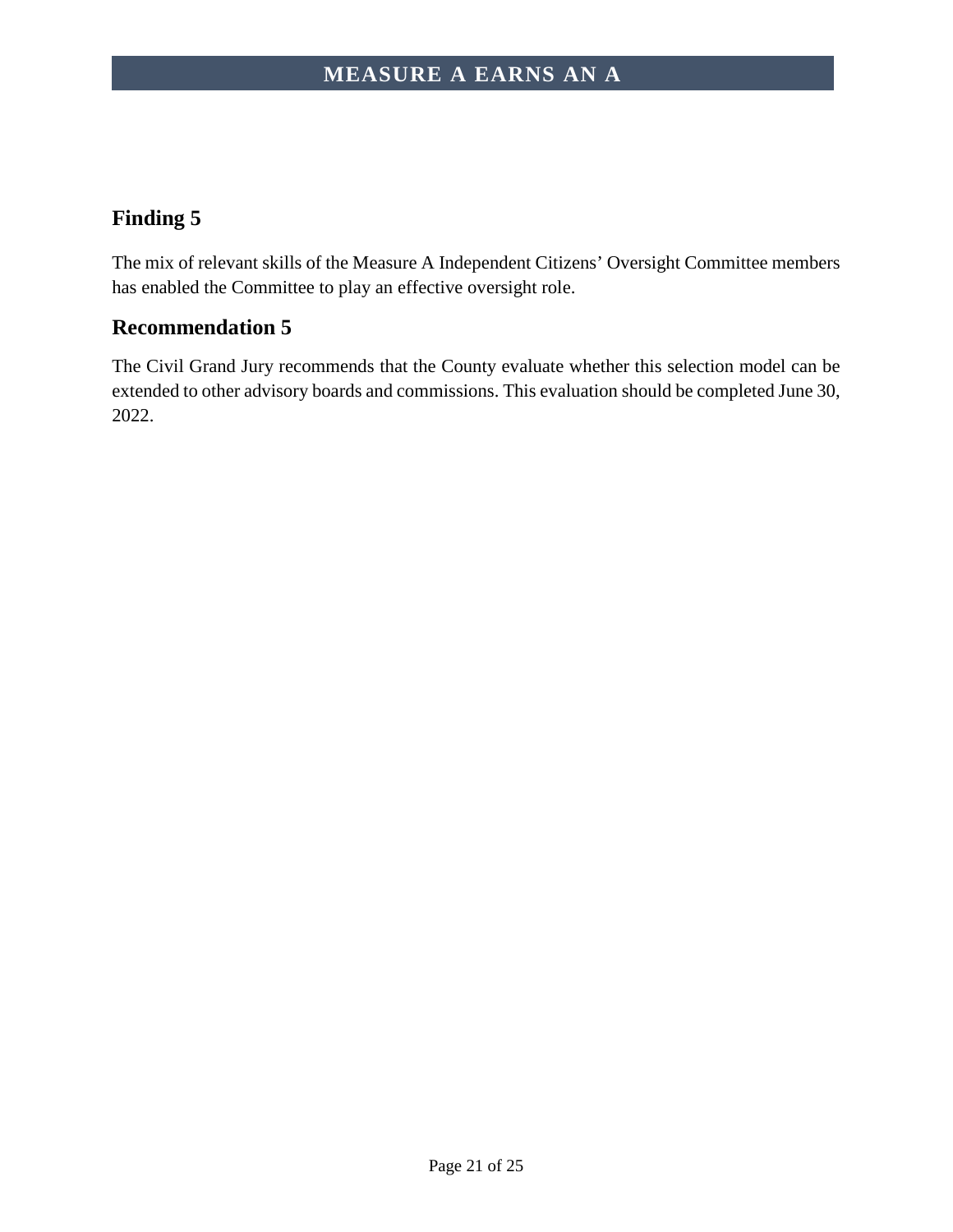# <span id="page-21-0"></span>**REQUIRED RESPONSES**

**Pursuant to Penal Code sections 933 and 933.05, the Civil Grand Jury requests responses as follows from the following governing bodies:**

| <b>Responding Agency</b>  | Finding | Recommendation   |
|---------------------------|---------|------------------|
| The County of Santa Clara |         | $3a, 3b, \ldots$ |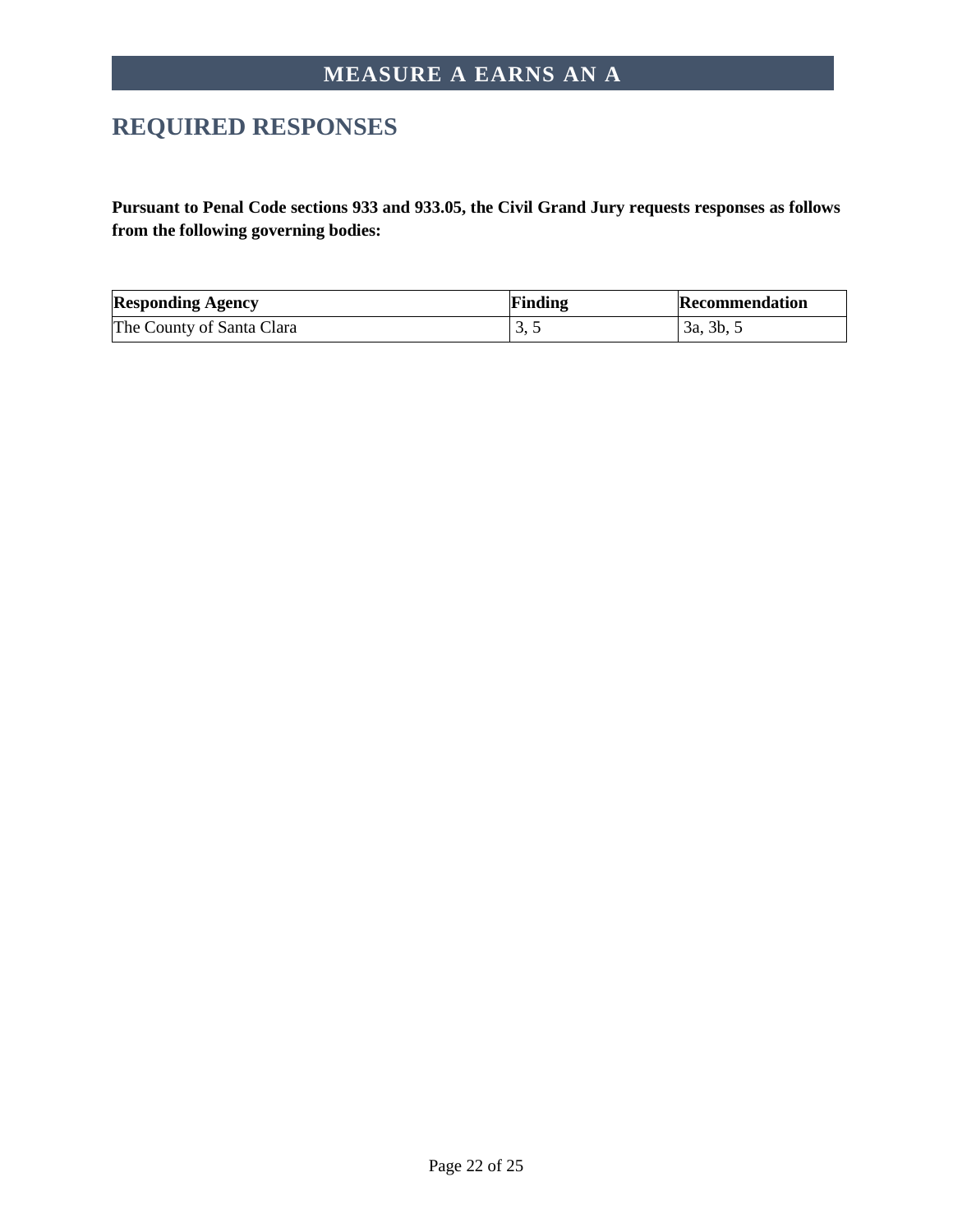# <span id="page-22-0"></span>**APPENDIX**

l

#### **COMPLETE TEXT OF MEASURE A[32](#page-22-1)**

#### BOND AUTHORIZATION

The Board of Supervisors of the County of Santa Clara recognizes the existence of a housing crisis in Santa Clara County: The rising costs of home ownership and the increasing cost of rental units throughout the county have resulted in a persistently high number of homeless individuals within Santa Clara County. The latest homeless count revealed a total of 6,556 homeless individuals in Santa Clara County with 4,627 unsheltered.

In response to this housing crisis, the Board of Supervisors is placing a general obligation bond on the ballot to generate up to \$950 million for the acquisition or improvement of real property in order to provide affordable local housing for vulnerable populations including veterans, seniors, the disabled, low and moderate income individuals or families, current or former foster youth, victims of abuse, the homeless and individuals suffering from mental health or substance abuse illnesses. "Low income" means individuals and families whose income does not exceed 80 percent of area median income. "Moderate income" means individuals and families whose income lies in the range of 80 percent to 120 percent of area median income. The housing may be provided at below market rates, and may be provided in connection with supportive mental health and substance abuse services.

A portion of the proceeds, not to exceed \$150 million, with not more than \$50 million for firsttime homebuyers, may be used to provide housing that is affordable for moderate income individuals and families; such portion may be used, by way of example only, for first-time homebuyers or to promote housing that is in proximity to employment.

Even though housing for vulnerable populations is currently being built, the number of units available does not satisfy the projected demand within our community. The Board of Supervisors intends to distribute the new affordable housing units within the County and to leverage the resources acquired through this bond to attract both private and public matching funds, including from state and federal sources. Different forms of assistance for vulnerable populations may be provided based on programs and spending as determined by the Board of Supervisors.

<span id="page-22-1"></span><sup>&</sup>lt;sup>32</sup> County of Santa Clara, "Complete Text of Measure A," accessed November 4, 2021, [https://www.sccgov.org/sites/scc/Documents/Complete-Text-of-Measure-A-20.pdf.](https://www.sccgov.org/sites/scc/Documents/Complete-Text-of-Measure-A-20.pdf)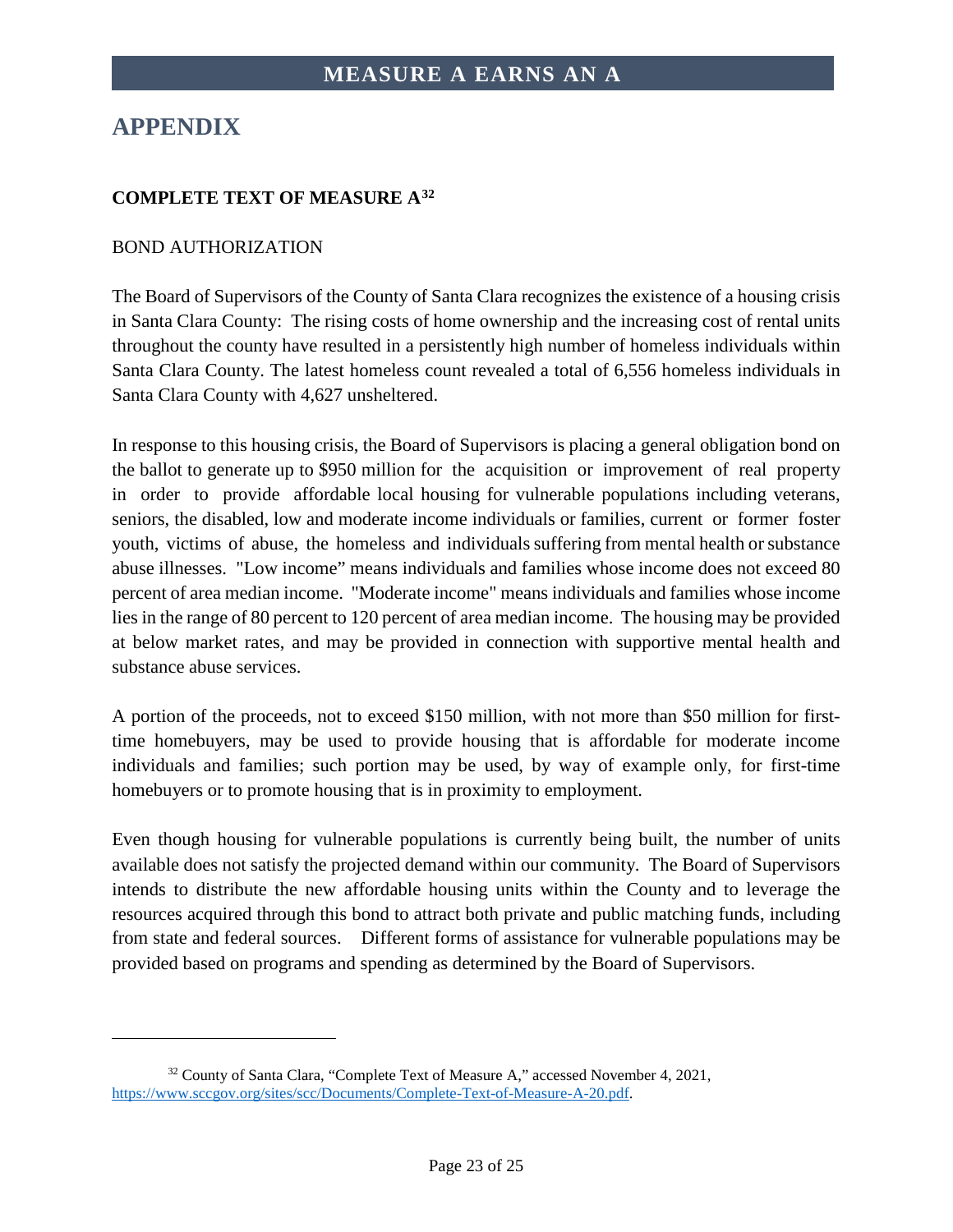The Board of Supervisors views housing as a critical need of vulnerable populations, without which individuals in these populations are unlikely to achieve any level of stability. Creating and improving housing for the County's vulnerable populations is consistent with the County's mission to plan for the needs of a dynamic community, provide quality services, and promote a healthy, safe and prosperous community for all. The County is seeking to achieve this in a cost-effective way.

#### ACCOUNTABILITY SAFEGUARDS

Statement of Purpose: The specific purposes of the bond are to fund the acquisition or improvement of real property in order to provide affordable local housing for vulnerable populations including veterans, seniors, the disabled, low and moderate income individuals or families, victims of abuse, the homeless and individuals suffering from mental health or substance abuse illnesses, which housing may include supportive mental health and substance abuse services. The proceeds of any bonds issued pursuant to this bond measure will be applied only to these specific purposes.

Special Bond Proceeds Account: The proceeds of the bonds issued pursuant to this measure shall be deposited in a special account created by the County.

Annual Report: The County will ensure that an annual report pursuant to Government Code section 53411 describing the amount of funds collected and expended, and the status of any project required or authorized to be funded, shall be filed with its governing body.

Independent Citizens' Oversight Committee: A Citizens' Oversight Committee will be established and will review the annual report each year to ensure fiscal accountability.

Independent and External Audit: An independent, external auditor will review the County's spending of bond proceeds to ensure accountability.